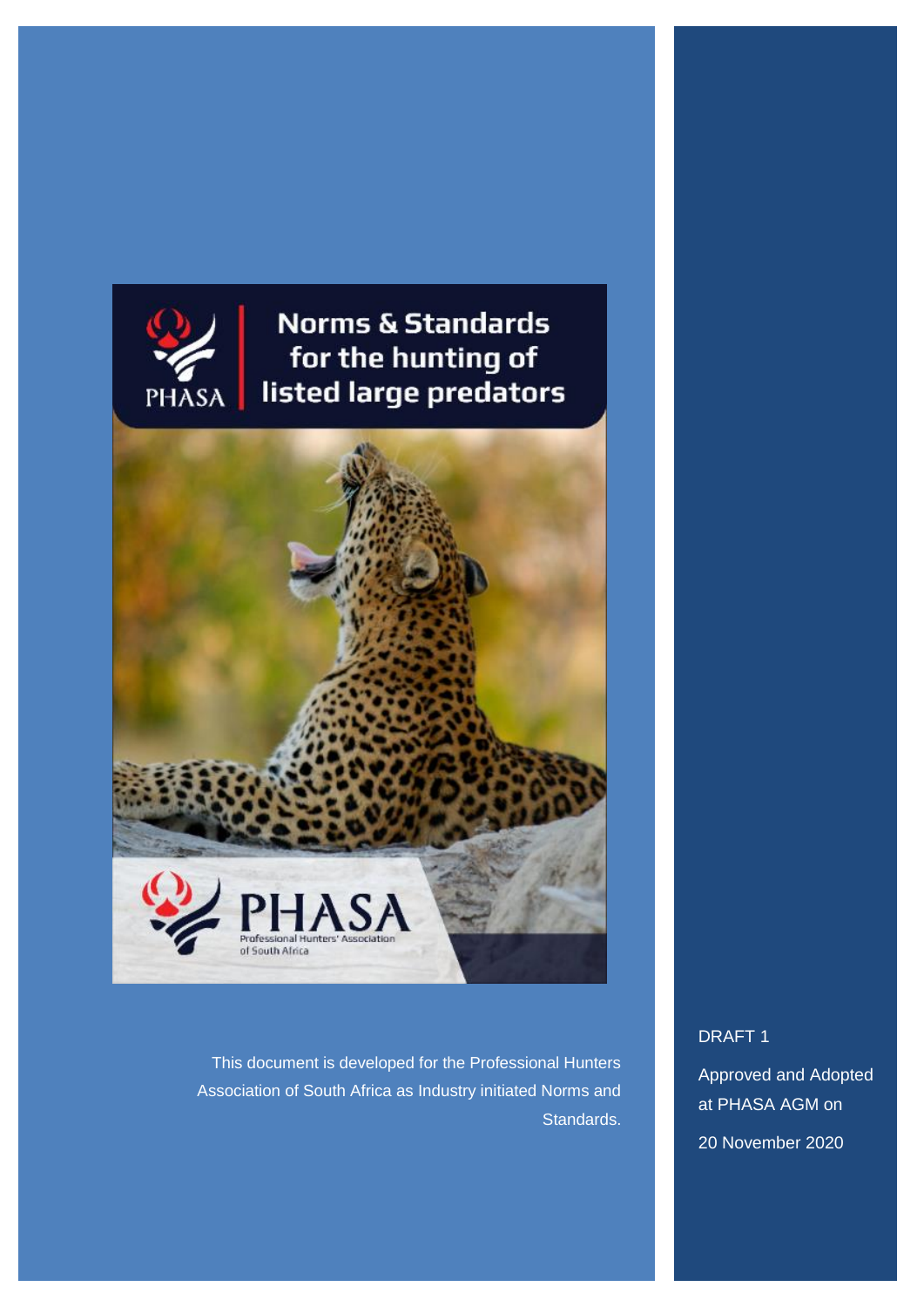## <span id="page-1-0"></span>**1. TABLE OF CONTENTS**

| 1.  |  |
|-----|--|
| 2.  |  |
| 3.  |  |
| 3.1 |  |
|     |  |
|     |  |
|     |  |
| 4.  |  |
| 5.  |  |
| 6.  |  |
| 7.  |  |
| 8.  |  |
|     |  |
| 9.  |  |
|     |  |
|     |  |
|     |  |
|     |  |
|     |  |
|     |  |
|     |  |
|     |  |
|     |  |
|     |  |
|     |  |
|     |  |
|     |  |
|     |  |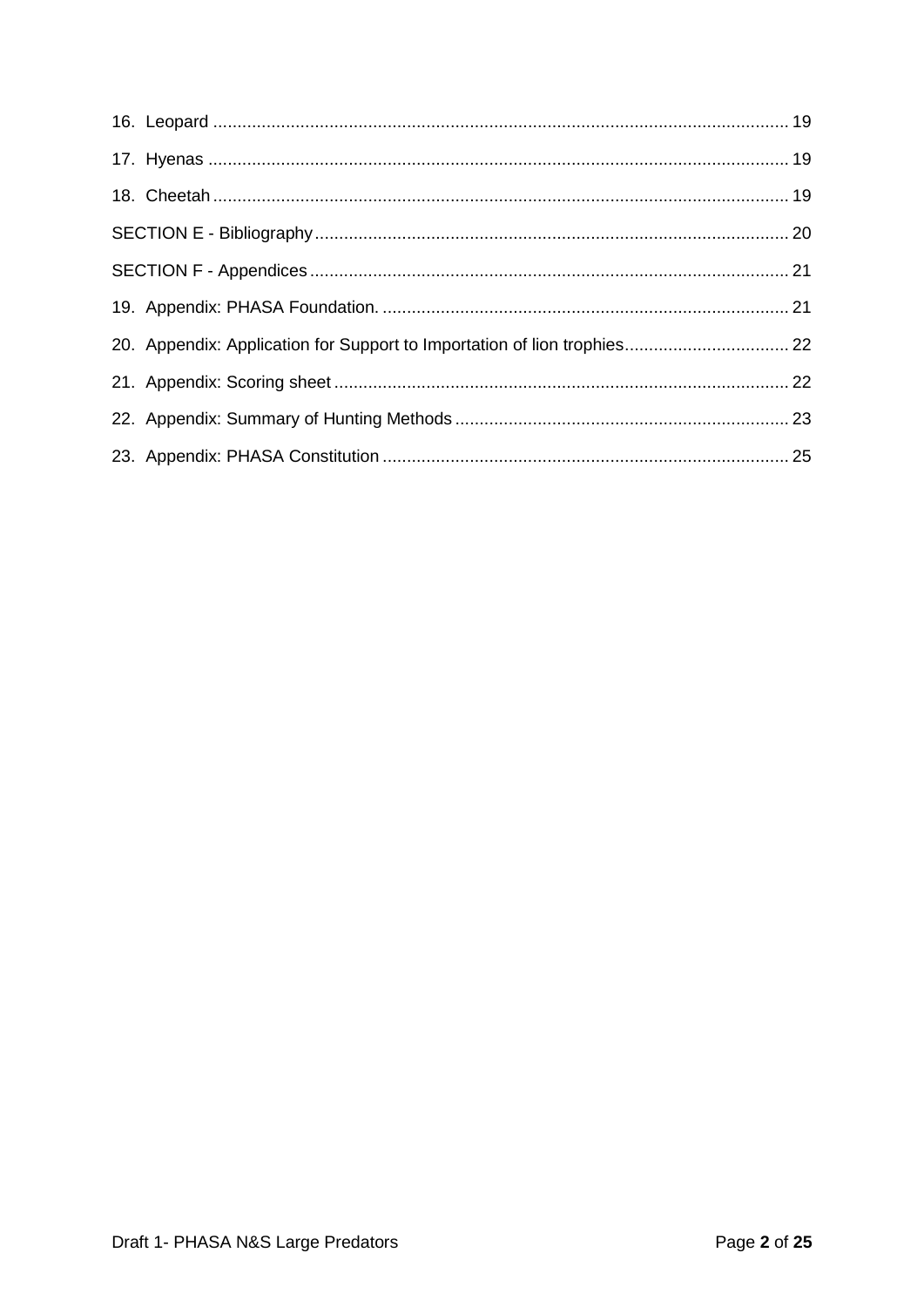### <span id="page-3-0"></span>**2. ACRONYMS**

| Term/Acronym | <b>Definition</b>                                                           |
|--------------|-----------------------------------------------------------------------------|
| <b>BMP</b>   | Biodiversity Management Plan for the Lion (Panthera leo) in South<br>Africa |
| <b>DEA</b>   | Department of Environmental Affairs                                         |
| <b>DEFF</b>  | Department of Environmental Affairs, Forestry and Fisheries                 |
| <b>DNA</b>   | Deoxyribonucleic Acid                                                       |
| <b>IUCN</b>  | International Union for Conservation of Nature                              |
| <b>NEMBA</b> | South African National Environmental Management: Biodiversity<br>Act, 2004  |
| <b>NEMA</b>  | South African National Environmental Management Act, 1991                   |
| <b>OIE</b>   | World Organisation for Animal Health                                        |
| <b>PHASA</b> | The Professional Hunters Association of South Africa                        |
| <b>SAPA</b>  | South African Predator Association                                          |
| <b>TOPS</b>  | <b>Threatened or Protected Species</b>                                      |
| <b>USFWS</b> | United States Fish and Wildlife Services                                    |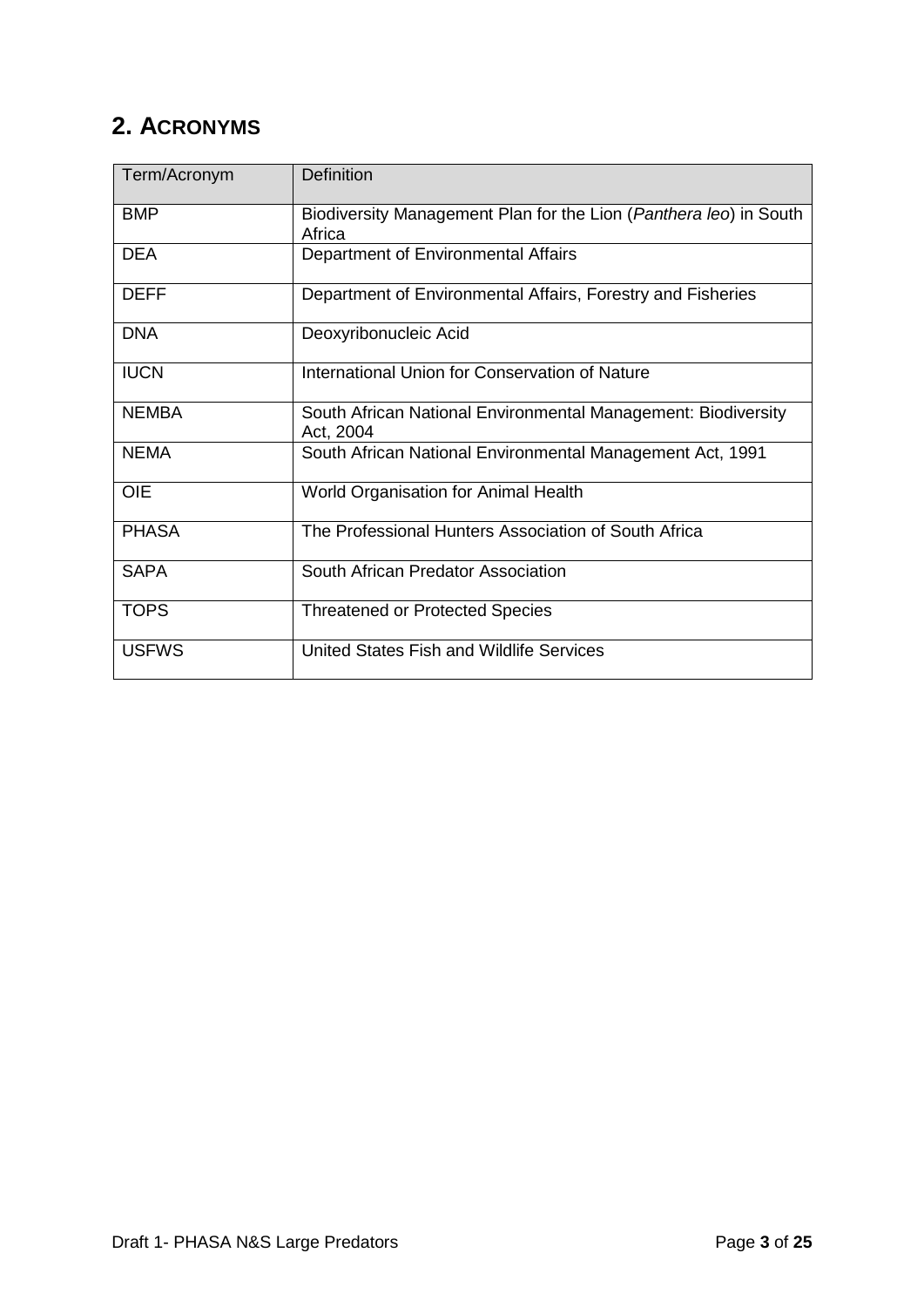#### <span id="page-4-0"></span>**3. DEFINITIONS**

#### <span id="page-4-1"></span>**3.1 STATUTORY DEFINITIONS – TOPS 2007**

"**Biodiversity Act**" means the National Environmental Management: Biodiversity Act, 2004 (Act No. 10 of 2004) and its applicable amendments.

"**bow**" means an instrument consisting of a body and string designed to launch and propel an arrow.

"**bred in captivity**" or "**captive bred**", in relation to a specimen of a listed threatened or protected animal species, means that the specimen was bred in a controlled environment;

"**captivity**" - state wherein animals are kept by human beings, whereby the animals' day-today needs, welfare and wellbeing are subject to human intervention and care.

"**captive breeding operation**" means a facility where specimens of a listed threatened or protected animal species are bred in a controlled environment for:–

- (a) commercial purposes; or
- (b) conservation purposes

"**commercial purposes**", in relation to a restricted activity involving a specimen of a listed threatened or protected species, means that the primary purpose of the restricted activity is to obtain economic benefit, including profit in cash or in kind, and is directed towards trade, exchange or another form of economic use or benefit.

"**controlled environment**" means an enclosure designed to hold specimens of a listed threatened or protected species in a way that –

- (a) prevents them from escaping;
- (b) facilitates intensive human intervention or manipulation in the form of the provision of:
	- (i) food or water;
	- (ii) artificial housing; or
	- (iii) health care; and
- (c) may facilitate the intensive breeding or propagation of a listed threatened or protected species.

But excludes fenced land on which self-sustaining wildlife populations of that species are managed in an extensive wildlife system;

;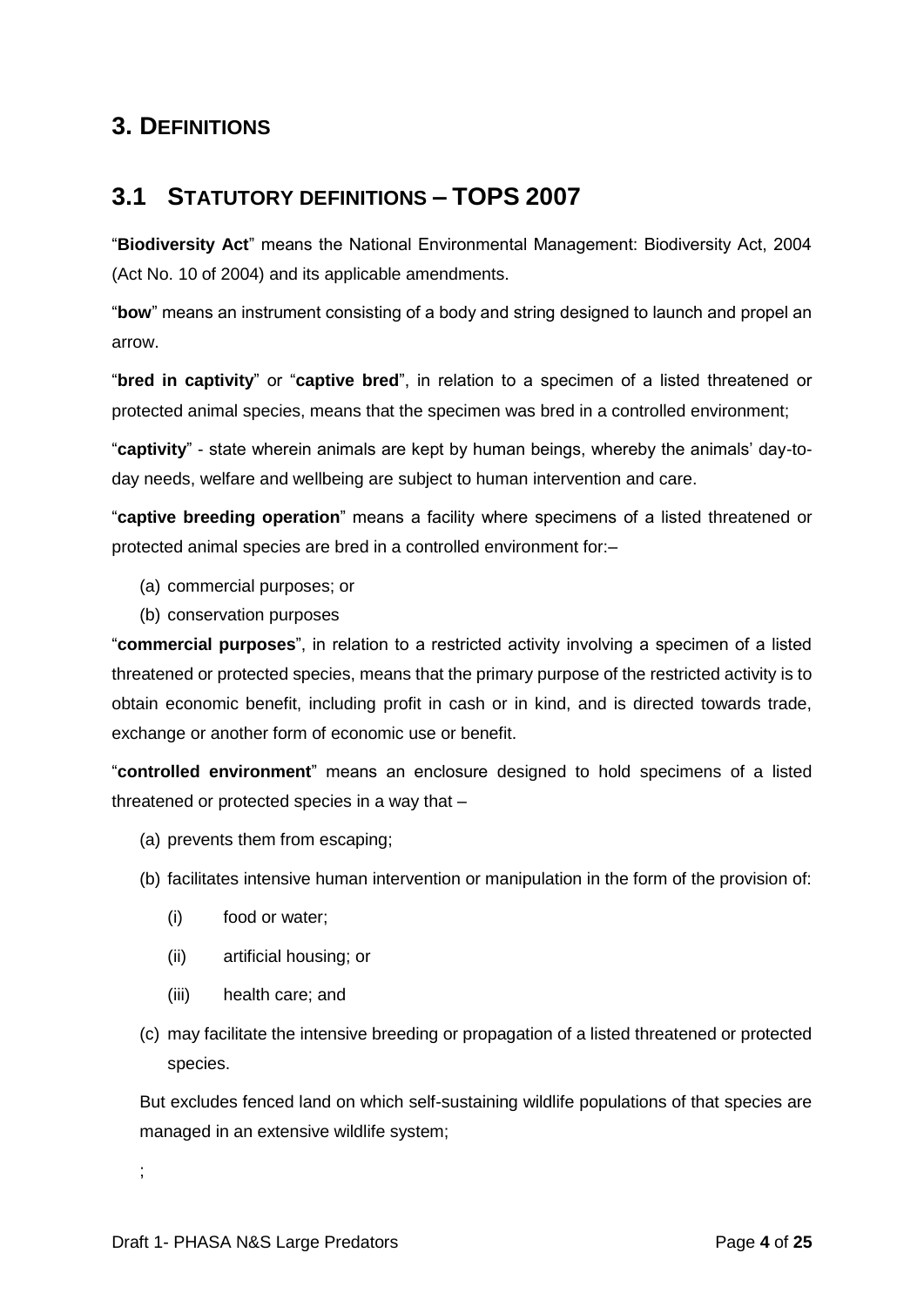"**extensive wildlife system**" means a system that is large enough, and suitable for the management of self-sustaining wildlife populations in a natural environment which requires minimal human intervention in the form of –

- (a) the provision of water;
- (b) the supplementation of food, except in times of drought;
- (c) the control of parasites; or
- (d) the provision of health care.

"**hunt**" in relation to a specimen of a listed threatened or protected species, includes –

- (a) to intentionally kill such species by any means, method or device whatsoever;
- (b) to capture such species by any means, method or device whatsoever with the intent to kill;
- (c) to search for, lie in wait for, pursue, shoot at, tranquilise or immobilise such species with the intent to kill; or
- (d) to lure by any means, method or device whatsoever, such species with the intent to kill, but excludes the culling of a listed threatened or protected species in a protected area or on a registered game farm or the culling of a listed threatened or protected species that has escaped from a protected area and has become a damage causing animal;

"**hunting client**" means a person who –

- (a) is not resident in the Republic; and
- (b) pays or rewards a professional hunter for, or in connection with, the hunting of a listed threatened or protected species;

"**hunting outfitter**" means a person who is licensed in terms of provincial legislation as a hunting outfitter;

[Definition of "hunting outfitter" inserted by GN R69 of 28 January 2008 wef 4 February 2008.]

"**listed large predator**" (TOPS 2007) means a specimen of any of the following listed threatened or protected species:

- (a) Cheetah (*Acinonyx jubatus*);
- (b) Spotted hyaena (*Crocuta crocuta*)
- (c) Brown hyaena (*Parahyaena brunnea*)
- (d) Wild dog (*Lycoan pictus*)
- (e) Leopard (*Panthera pardus*)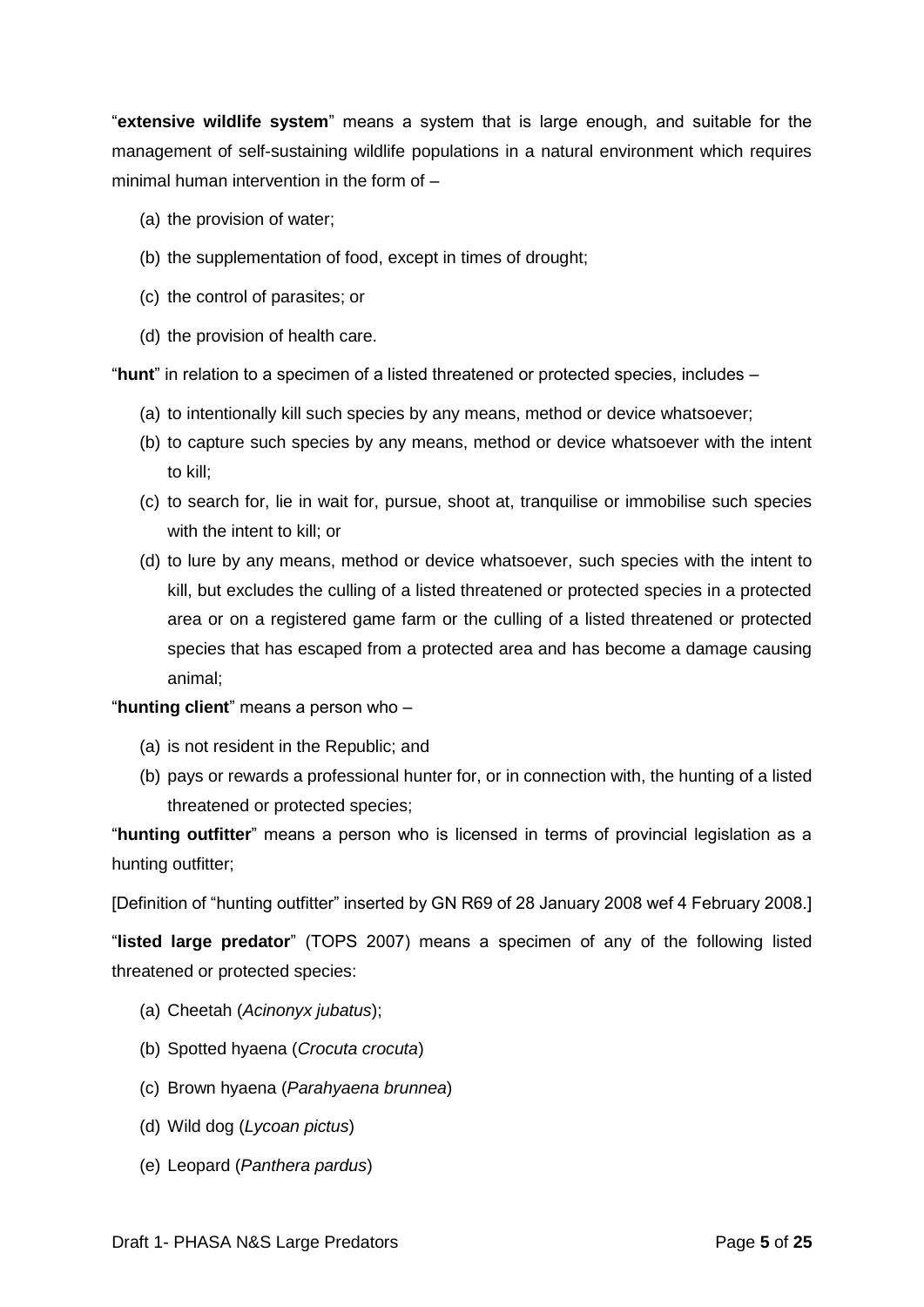[African Lion was removed from the definition of "listed large predator – definition amended by GN R69 of 28 January 2008 with effect from 4 February 2008.]

"**professional hunter**" means a person who is licensed in terms of provincial legislation as a professional hunter;

**"TOPS Regulations"** means the Threatened or Protected Species Regulations promulgated in terms of section 97 of the Biodiversity Act and published under the Government Notice No. R.152 in Gazette No. 29657 of 23 February 2007, as amended.

"**wild specimen**" means a specimen that is living and growing in natural conditions with or without human intervention.

#### <span id="page-6-0"></span>**3.2 PHASA ENDORSED DEFINITIONS**

"**animal welfare"** (OIE) means how an animal is coping with the conditions in which it lives. An animal is in a good state of welfare if it is healthy, comfortable, well nourished, safe, able to express innate behaviour, and if it is not suffering from unpleasant states such as pain, fear, and distress. Good animal welfare requires disease prevention and veterinary treatment, appropriate shelter, management, nutrition, humane handling and humane slaughter/killing. Animal welfare refers to the state of the animal; the treatment that an animal receives is covered by other terms such as animal care, animal husbandry, and humane treatment

"**applicable provincial legislation**" means legislation in terms of which biodiversity matters are regulated in a province.

"**approved**" means the official PHASA certification of the ranch and its facilities

"**CITES regulations**" means the Convention on International Trade in Endangered Species of Wild Fauna and Flora Regulations, developed in terms of section 97 of the Biodiversity Act;

"**conservation purposes**" mean carrying out a restricted activity, with the primary purpose of ensuring the survival of such specimen in the wild, in accordance with a-

- (a) conservation or research program approved by the issuing authority; or
- (b) Biodiversity Management Plan;

"**Ethical**" the legal responsible utilization of an animal without negatively influencing the species, which is done according to PHASA appropriate standard of best practice

"**free-roaming populations**" mean viable populations of listed threatened or protected species capable of displaying natural social behaviour, while requiring no or minimal human intervention;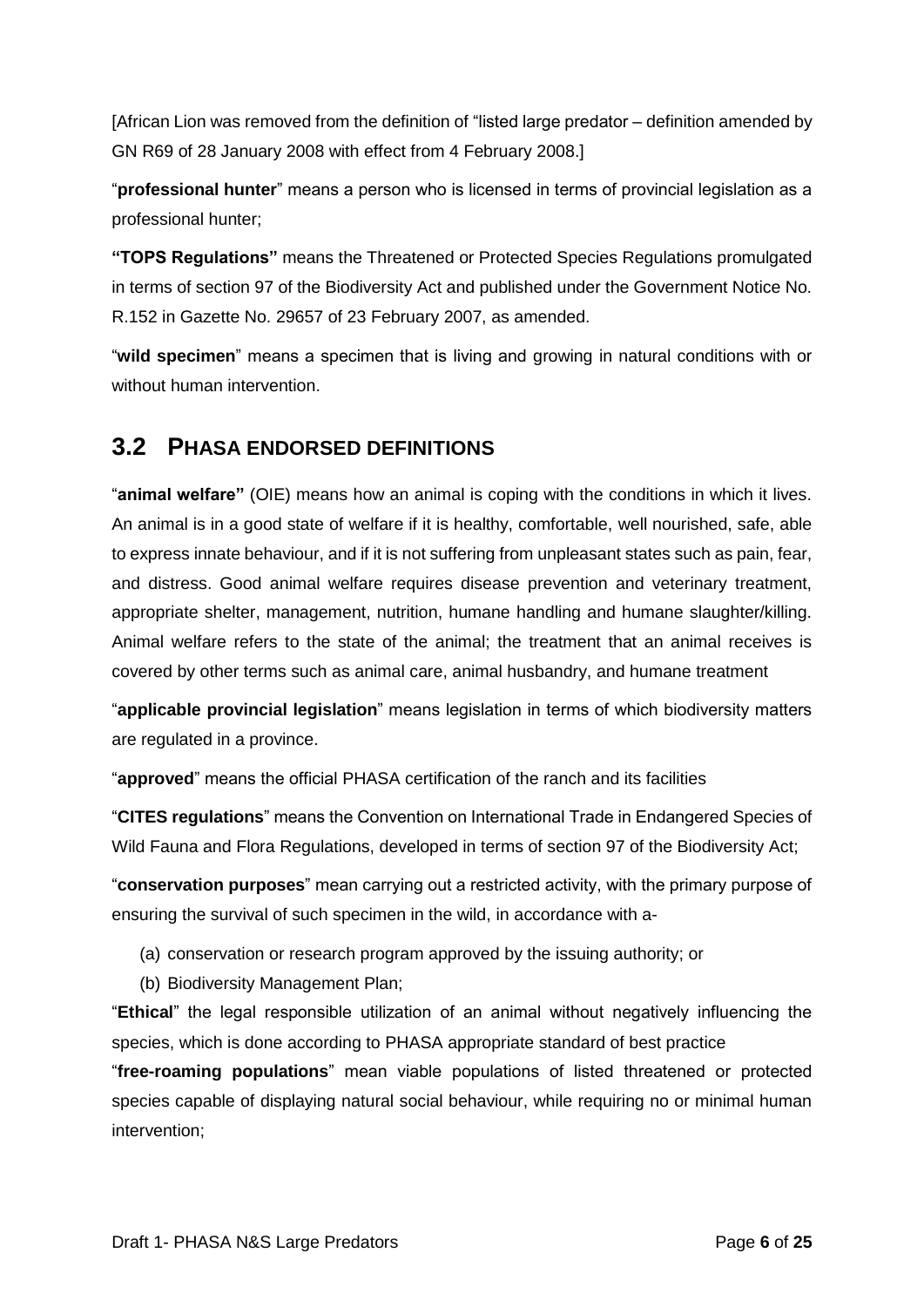"**game farm**" means an extensive wildlife system or semi-extensive wildlife system on which specimens of a listed threatened or protected species are kept for commercial utilisation;

"**handgun**" means a handheld firearm that can be operated without a shoulder mounted stock.

**"hunter"** means any person who undertakes the legal restricted activity of hunting.

"**ranch lion**" – (PHASA) is a lion that has been raised in a restricted environment but has been released into an extensive or semi-extensive wildlife system and is free-roaming and selfsustaining.

"**release**" means to intentionally:

- cease exercising physical control over;
- cease having in possession; or
- free from its controlled environment.

**"Republic"** means the Republic of South Africa.

**"rifle"** means a device manufactured or designed to propel a bullet or projectile through a rifled barrel or cylinder by means of burning propellant and which is intended to be fired from the shoulder, but excludes a net gun or a dart gun.

"**semi-extensive wildlife system**" (TOPS 2015) means an environment that is of sufficient size for the management of self-sustaining populations of listed threatened or protected species, irrespective of whether it is fenced or not, and irrespective of whether it meets the ecological requirements of such populations ro not, but where human intervention is required in the form of-

- (a) the provision of water;
- (b) the supplementation of food, except in times of drought;
- (c) the control of parasites or predation; or
- (d) the provision of health care.

"**transport**" means the procedures associated with the carrying of animals from one location to another.

"**vehicle**" means any container, truck, ship or receptacle that carries an animal.

"**veterinarian**" means a person registered in terms of the Veterinary and Para-Veterinary Professions Act, 1982 (Act 19 of 1982), to practise a veterinary profession as defined in section 1 of that Act.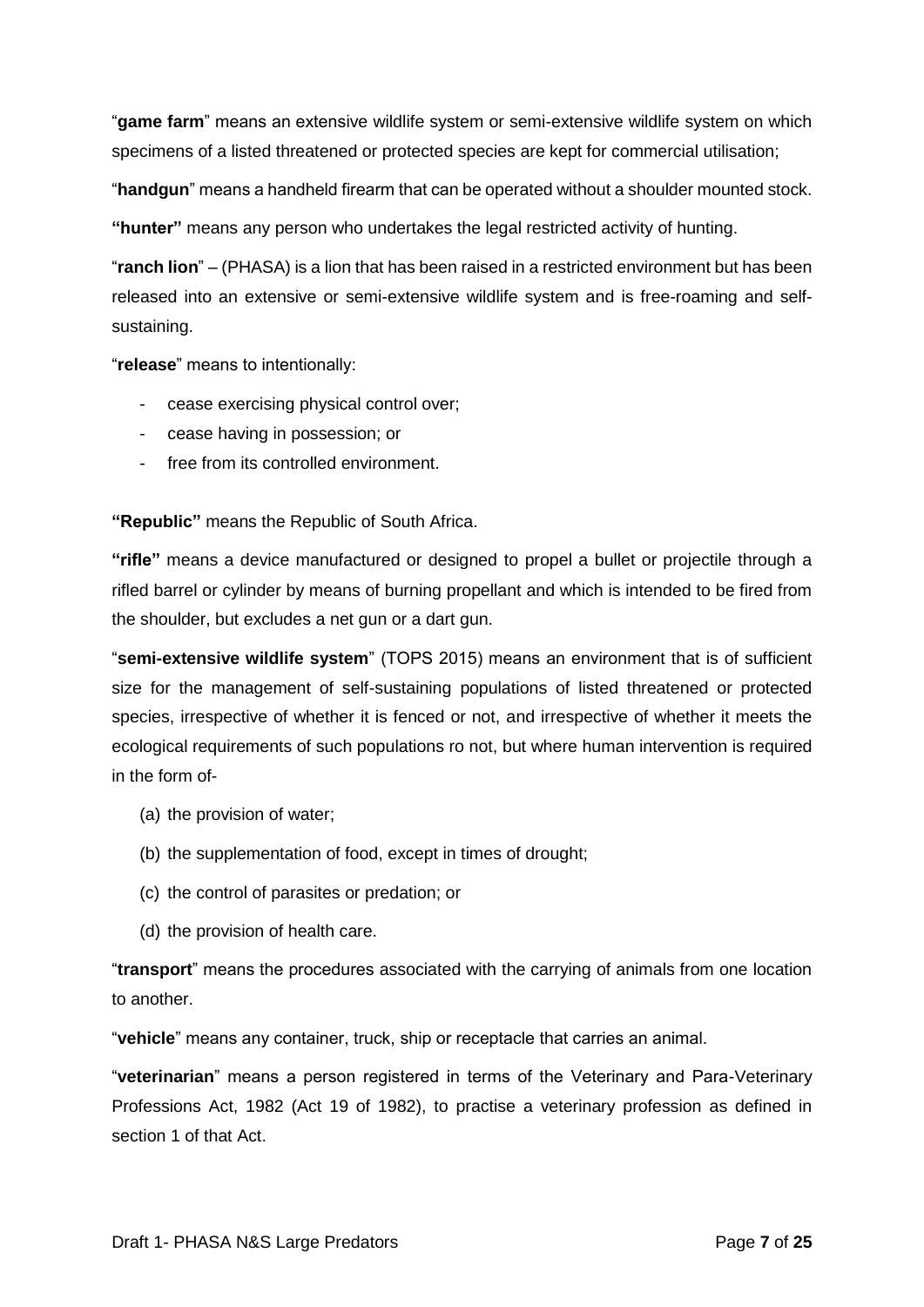### <span id="page-8-0"></span>**3.3 AFRICAN LION BMP - DEFINITIONS**

The Biodiversity Management Plan for the African Lion places lions into 3 categories:

**Wild lions** completely fulfil their role in biodiversity processes and are largely unmanaged and exist only in formally proclaimed national parks and game reserves. Conservationists do not actively manipulate vital rates and lion demographics.

**Managed wild lions** include all lions that have been re-introduced into smaller reserves (<1,000km<sup>2</sup> /100,000 hectares), and are managed to limit population growth and maintain genetic diversity. Managers actively manipulate some vital rates and demographics.

**Captive lions** are bred exclusively to generate money. Managers actively manipulate all rates and demographics.

(Note: BMP is a strategic lion populations management tool. It is not legislation. It is a visionary document for lion conservation in South Africa.)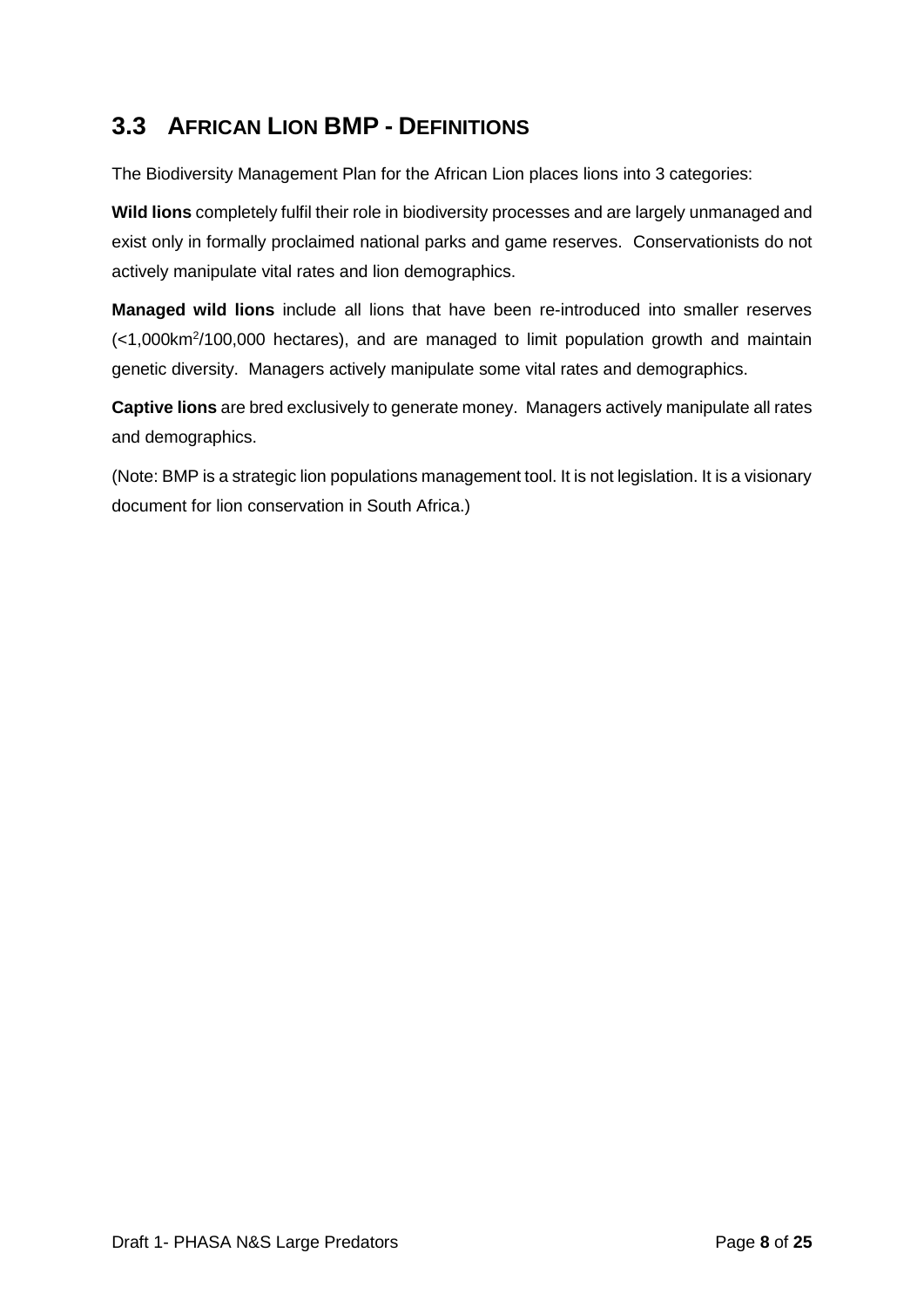#### <span id="page-9-1"></span><span id="page-9-0"></span>**4. INTRODUCTION**

- 4.1 PHASA is a leading and recognized association in South Africa with the core and sole business of serving the professional hunting industry.
- 4.2 South African biodiversity and wildlife management, through the Constitution of South Africa, pivots on the model of sustainable management and sustainable utilization of natural resources. PHASA supports the three equal pillars of sustainability, namely social, economic, and environment. For large predator conservation to be constructive, all three pillars that secure ecologically sustainable utilization require consideration and incorporation.
- 4.3 PHASA acknowledges that it cannot function in isolation and that it must partner with other role players and stakeholders of the industry. PHASA has identified through industry experience, the need for Norms and Standards for hunting that include the hunting of all large predators, including ranch lions.
- 4.4 It is PHASA's objective to establish a binding set of norms and standards for the hunting of large predators that would ensure the professional hunting sector's credibility and to define principles on the appropriate treatment of the animals and the integrity of hunters and hunting operators.

#### <span id="page-9-2"></span>**5. PURPOSE OF THIS DOCUMENT**

- 5.1 These are proposed National Norms and Standards, that have been developed by the industry. Their aim is to ensure that minimum requirements for the hunting of large predators are standardised in South Africa. They provide specifications pertaining to:
	- 5.1.1 Specific hunting requirements
	- 5.1.2 Minimum criteria for hunting areas
	- 5.1.3 Species-specific hunting requirements
- 5.2 Their purpose is to manage the hunting of large predators to ensure that there is no negative impact on large predator populations, to enhance large predator populations and to ensure that hunting is conducted in an ecologically sustainable manner. This document aims to align the hunting of large predators in South Africa with best practices in the national and international trophy hunting and address the following significant inconsistencies relating to the following critical areas of concern: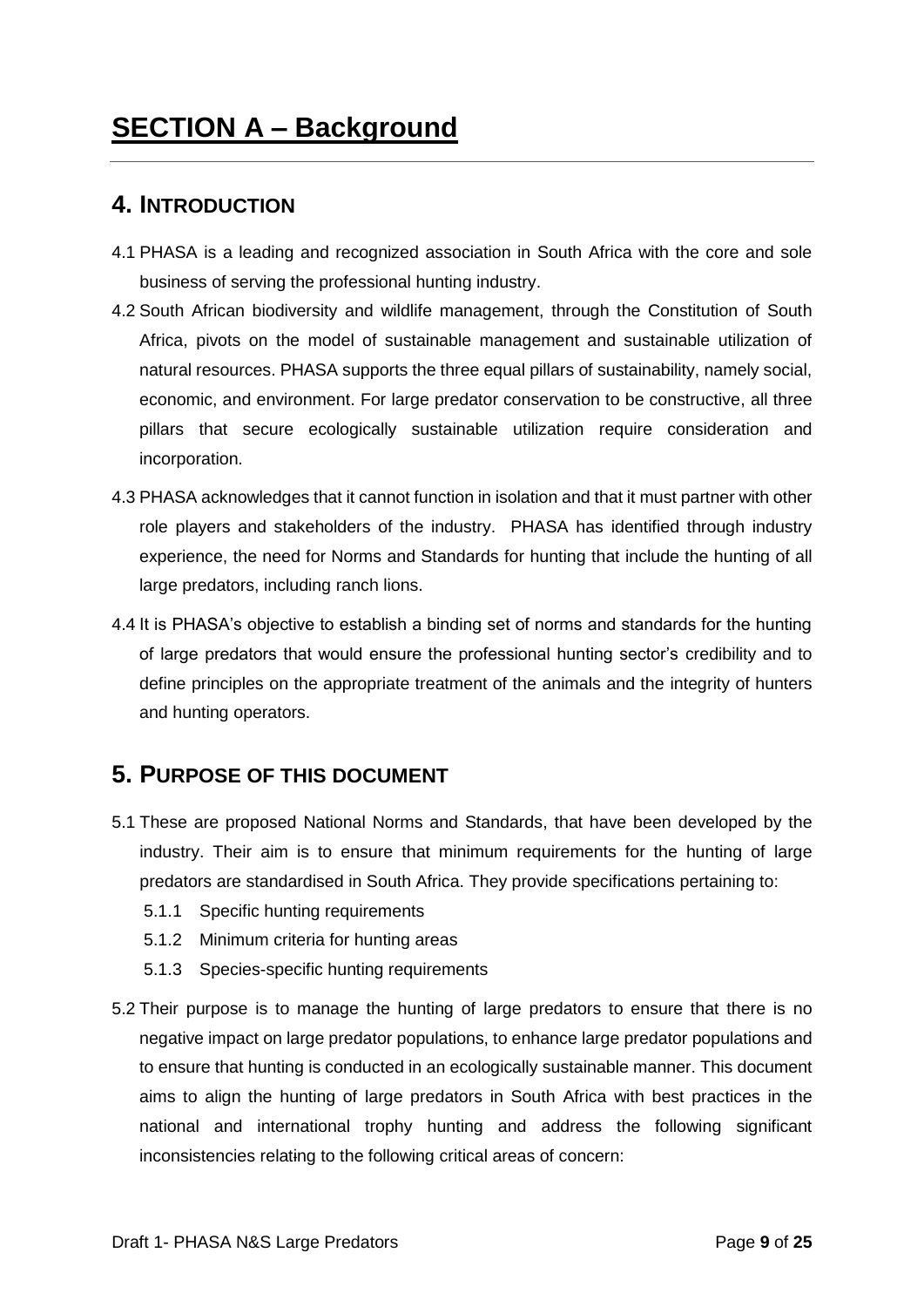- 5.2.1 Principles of large predator hunting in South Africa 5.2.1.1 Best practice of large predator hunting
- 5.2.2 Hunting of large predators 5.2.2.1 Scientifically based information 5.2.2.2 Determination of hunting quotas 5.2.2.3 Species based hunting norms
- 5.2.3 Hunting methods
	- 5.2.3.1 Fair chase principle of large predator hunting
- 5.2.4 Hunting in restricted environments

5.2.4.1 The size of the hunting area

- 5.2.5 Hunting of species in confined areas 5.2.5.1 Principles
	- 5.2.5.2 The required release period to qualify as ranch, free-roaming and selfsustaining
- 5.2.6 Client expectations of large predator hunting in South Africa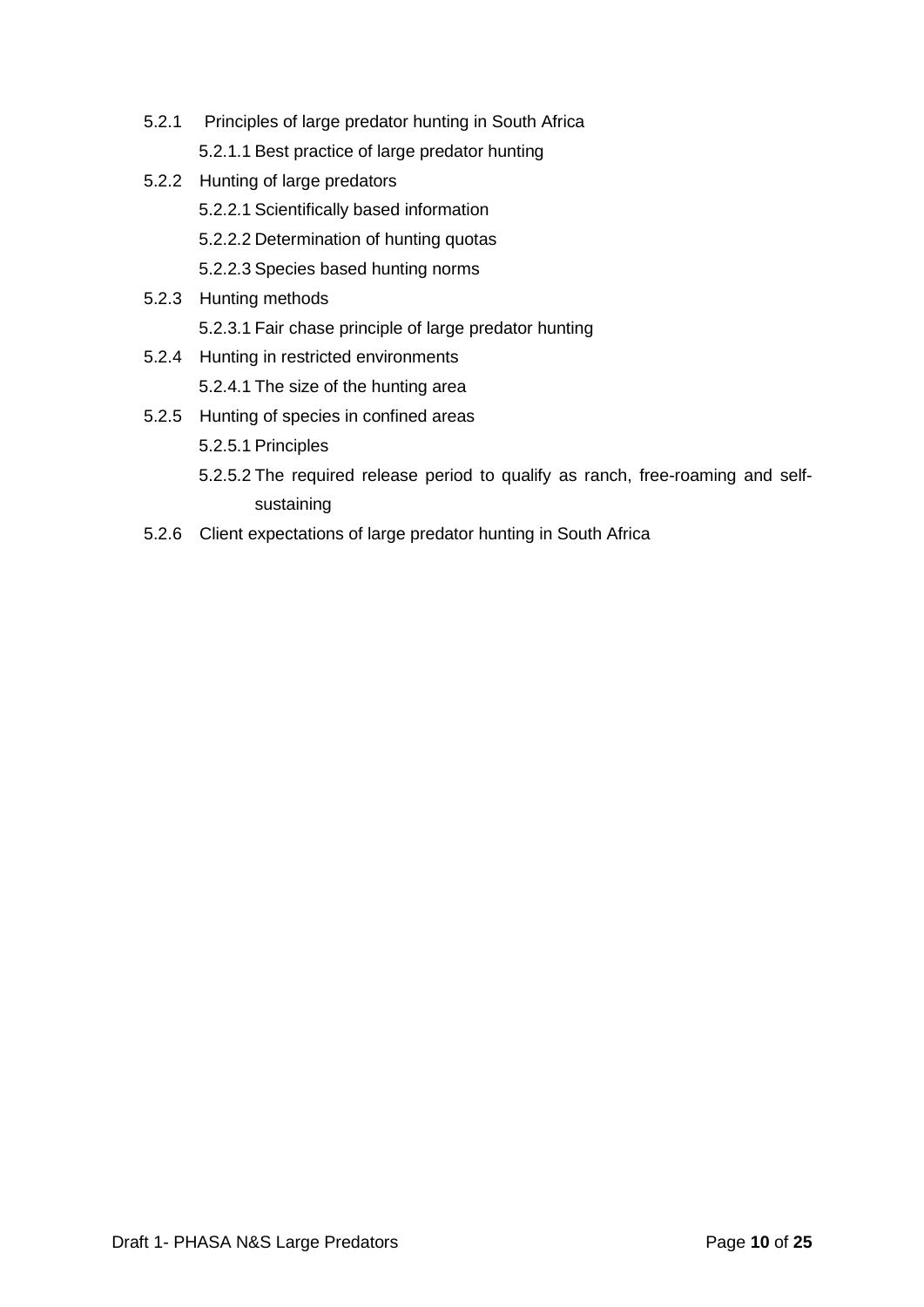#### <span id="page-11-0"></span>**6. LEGAL FRAMEWORK**

6.1 The legislative process in South Africa is cumbersome and can take a long time before implementation. This leads to a situation where the industry can outgrow regulatory legislation. PHASA, as a leader in the wildlife hunting industry, identifies the need for uniform Norms and Standards within South Africa for the hunting of large predators. Establishing industry standards supports the process of self-regulation. PHASA endorses the principle of scientifically based information and decision-making, reinforced with industry-based knowledge and making it possible through adaptive management.

#### 6.2 Current Applicable Legislation:

| National Environmental Management: Biodiversity Act 2004 (Act No. 10 of 2004)      |                                                                                    |  |  |  |  |  |  |
|------------------------------------------------------------------------------------|------------------------------------------------------------------------------------|--|--|--|--|--|--|
| Section 57                                                                         | Restricted activities involving listed threatened or protected species             |  |  |  |  |  |  |
| National Environmental Management: Biodiversity Act 2004 (Act No. 10 of 2004);     |                                                                                    |  |  |  |  |  |  |
| Threatened and Protected Species Regulations 2007 (Published in Government Gazette |                                                                                    |  |  |  |  |  |  |
| No. 29657, Government Notice No. R 152 of 23 February 2007)                        |                                                                                    |  |  |  |  |  |  |
| Section 24                                                                         | Prohibited activities involving listed large predators                             |  |  |  |  |  |  |
| Section 26                                                                         | Prohibited methods of hunting                                                      |  |  |  |  |  |  |
| Chapter 5                                                                          | <b>Hunting Organisations</b>                                                       |  |  |  |  |  |  |
|                                                                                    | National Environmental Management: Biodiversity Act 2004 (Act No. 10 of 2004);     |  |  |  |  |  |  |
|                                                                                    | Threatened and Protected Species Regulations 2007 Amended (Published in Government |  |  |  |  |  |  |
| Gazette No. 30703, Government Notice No. R 69 of 28 January 2008)                  |                                                                                    |  |  |  |  |  |  |
| Listed                                                                             | Large Listed Large Predators - leopard, cheetah, brown hyena, spotted              |  |  |  |  |  |  |
| <b>Predators</b>                                                                   | hyena, African wild dog and lion.                                                  |  |  |  |  |  |  |
|                                                                                    | Lion was removed as a listed large predator through The Supreme                    |  |  |  |  |  |  |
| Court of Appeal of South Africa; Judgement; Case No: 72/10                         |                                                                                    |  |  |  |  |  |  |
|                                                                                    | SA Predator Breeders Association v Minister of Environmental                       |  |  |  |  |  |  |
|                                                                                    | Affairs (72/10) [2010] ZASCA 151 (29 November 2010)                                |  |  |  |  |  |  |

#### <span id="page-11-1"></span>**7. PURPOSE AND APPLICATION OF THESE NORMS AND STANDARDS**

- 7.1 These norms and standards function in concurrence with the provisions made in the TOPS and CITES regulations and national legislation in South Africa.
- 7.2 These Norms and Standards are applicable to:
	- 7.2.1 All Professional Hunters;
	- 7.2.2 All large predator hunts within South Africa;
	- 7.2.3 Hunting on privately owned land or Government owned or managed land; and
	- 7.2.4 Are applicable to local hunters, international hunters, and hunting clients.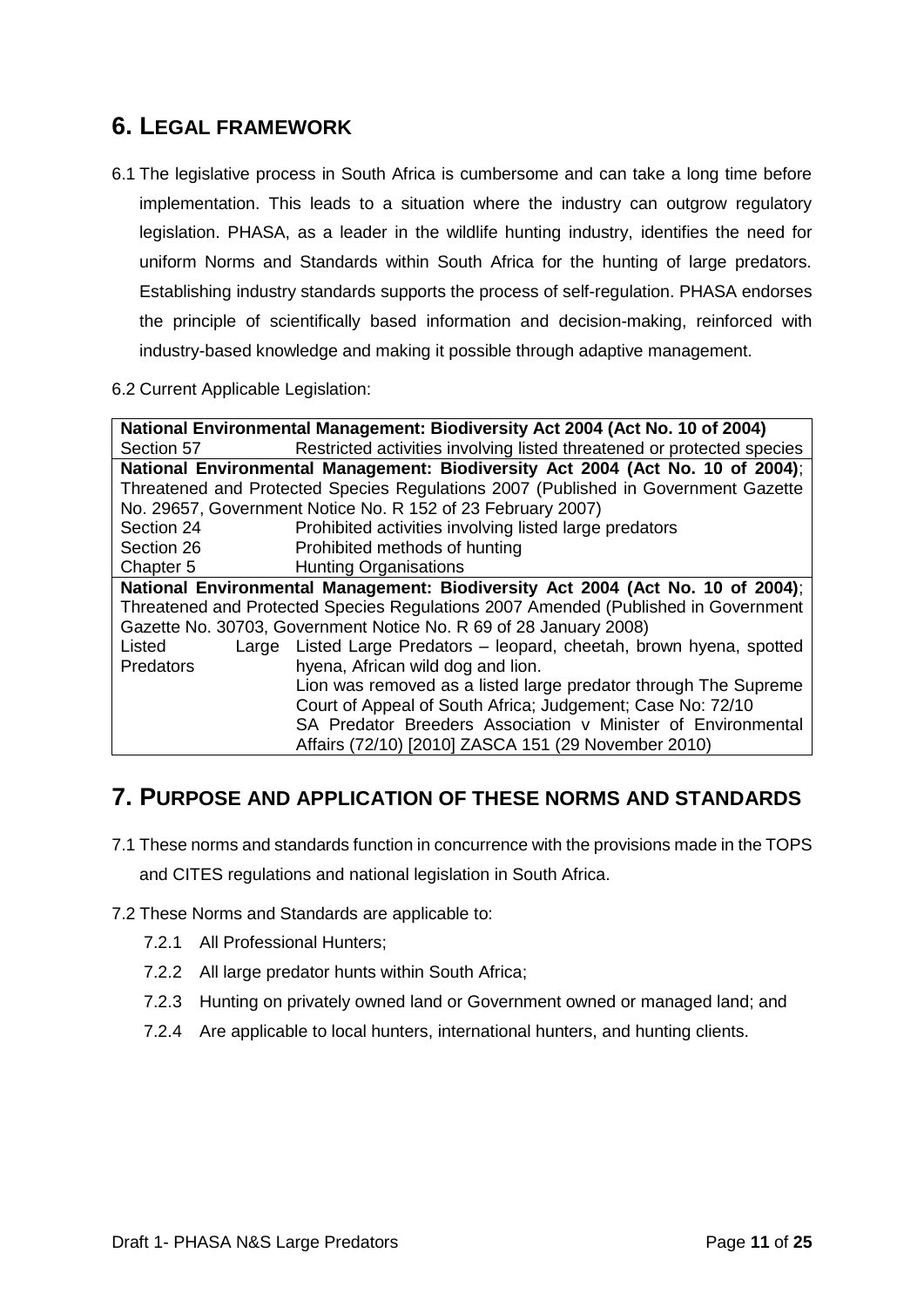#### <span id="page-12-0"></span>**8. PRINCIPLES INFORMING THE HUNTING OF LARGE PREDATORS**

- 8.1 These norms and standards are guided by the following principles:
	- 8.1.1 Sustainable utilisation of natural resources to maintain viable populations of the relevant species and their environments;
	- 8.1.2 Encouraging collaboration between private landowners, hunters, local communities, government, and related industries in the management of natural resources, particularly populations of large predators.
	- 8.1.3 Promoting the competent and responsible use of wildlife resources.
	- 8.1.4 Encouraging responsible and principled hunting.
	- 8.1.5 Ensuring that these norms and standards are realistic, can be implemented, and understood.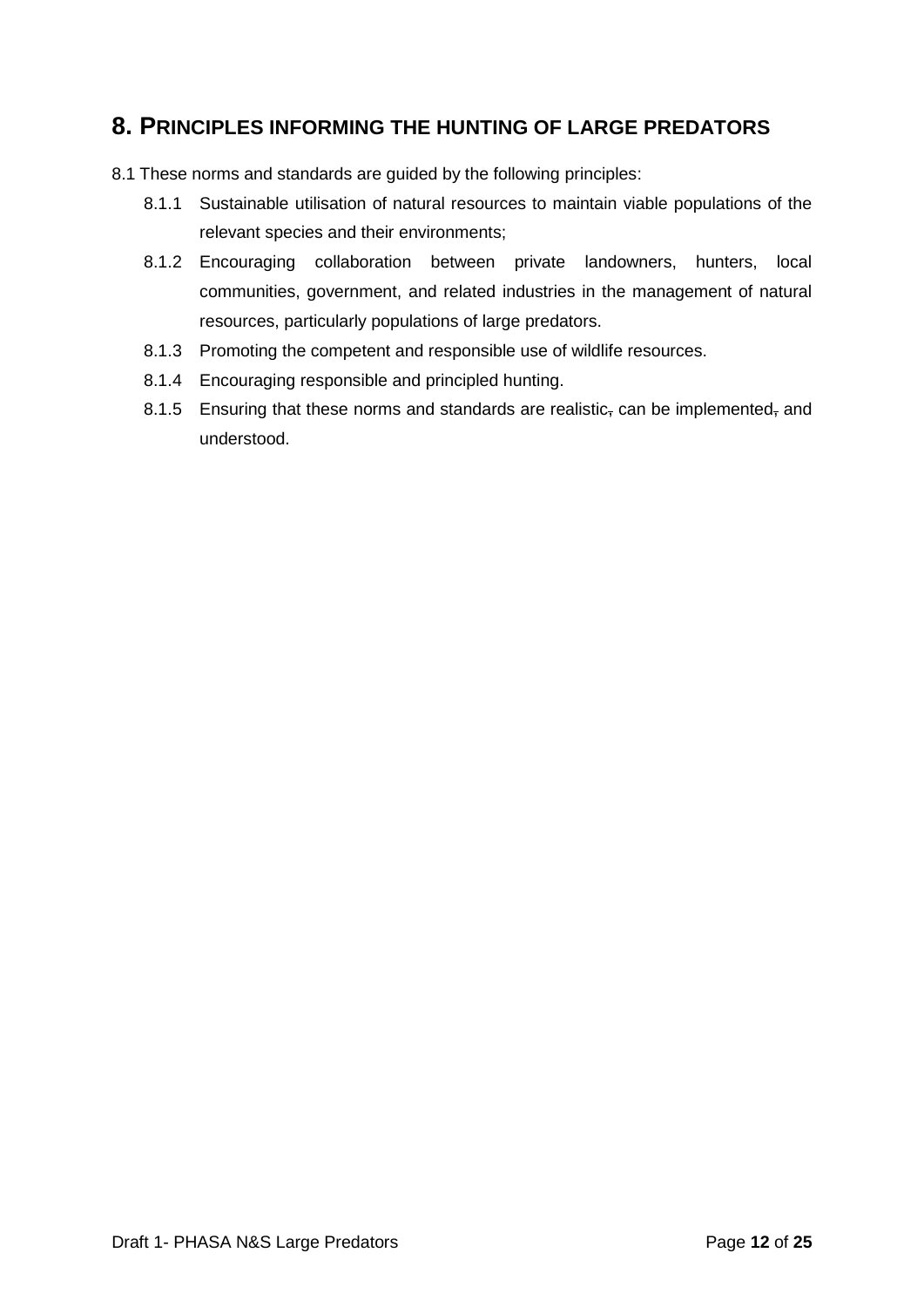#### <span id="page-13-1"></span><span id="page-13-0"></span>**9. SCIENTIFICALLY BASED INFORMATION**

9.1 PHASA orientates itself toward decision-making that is based on scientific information and supports the gathering of scientifically based data<sub>r</sub>, including data about population numbers and dynamics, information about hunted animals, the location of large predator hunts, etc. as well as the data gathered and compiled in scientific publications, which can be peer reviewed.

#### <span id="page-13-2"></span>**10. HUNTING QUOTAS**

10.1 PHASA acknowledges the role and functionality of hunting quotas, which are current, scientifically based and uses industry knowledge and best practice of information gathering.

#### <span id="page-13-3"></span>**11. HUNTING METHODS**

- 11.1 PHASA and members adhere to legally required hunting methods applicable to the specific species.
- 11.2 Exceptions:
	- 11.2.1 Use of vehicles allowing a physically disabled (as defined by the World Health Organisation) or elderly (over 65 years) person to hunt.

#### <span id="page-13-4"></span>**12. MINIMUM CRITERIA FOR HUNTING AREAS**

12.1 All hunting areas where large predators are to be hunted should be habitat orientated. Habitat orientated means that the predator is associated with the natural habitat where it currently occurs or occurred historically. Where large predators are hunted in areas with "Exemption" or "Certificates of adequate enclosure", proof of legal registration needs to be provided to PHASA and duly recorded / certified.

#### <span id="page-13-5"></span>**13. HUNTING IN RESTRICTED ENVIRONMENTS**

13.1 PHASA recommends a minimum area of 1 000 hectares.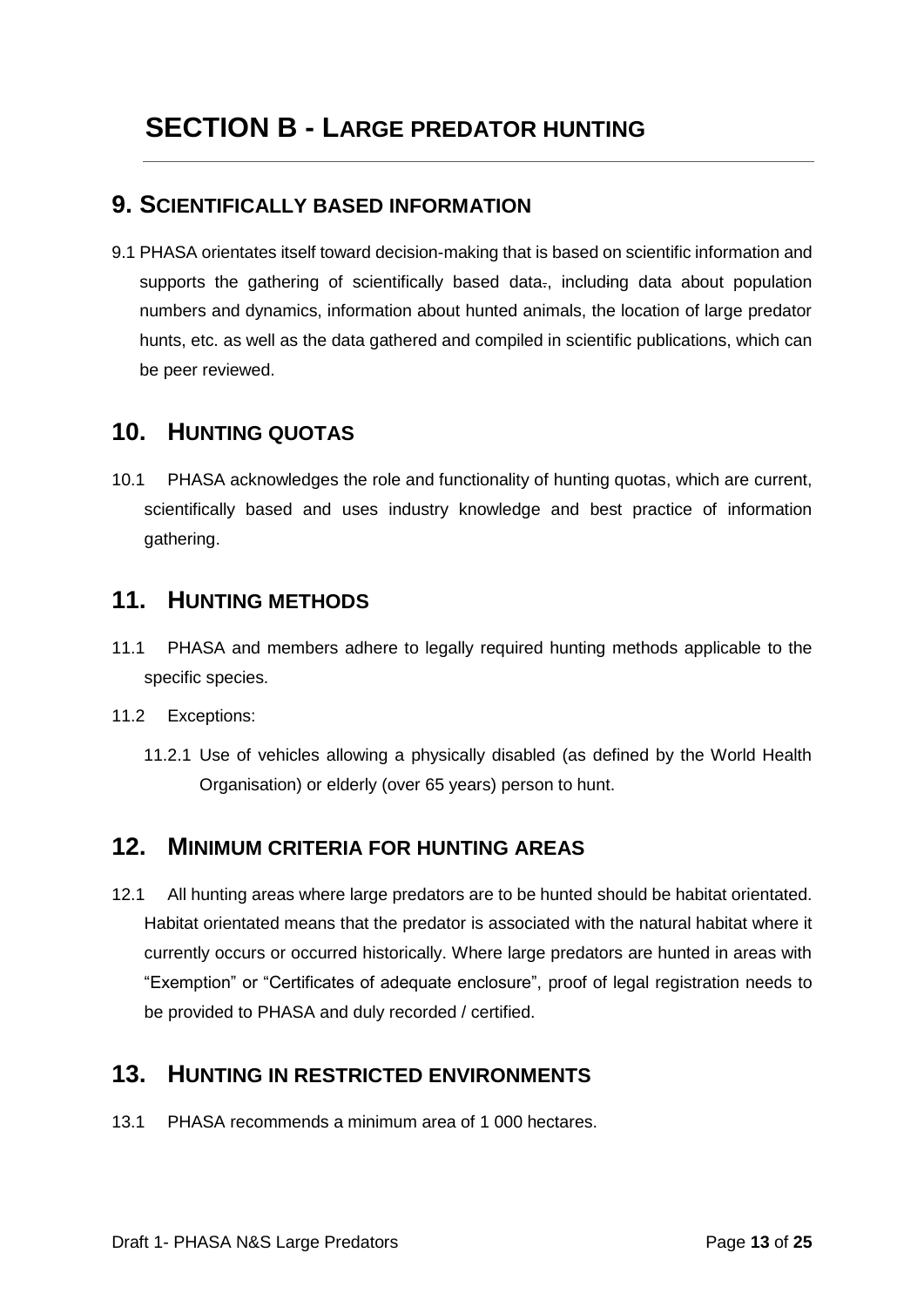- 13.2 Large predator hunting should take place in a landscape that represents the natural habitat of the species as much as possible, with limited man-made structures and unrehabilitated ploughed fields.
- 13.3 PHASA recommends a hunting area with sufficient cover and variation in habitat. Spaces within the hunting area that are inaccessible by people can serve as refuge areas for the predators and contribute to the authenticity of the hunt.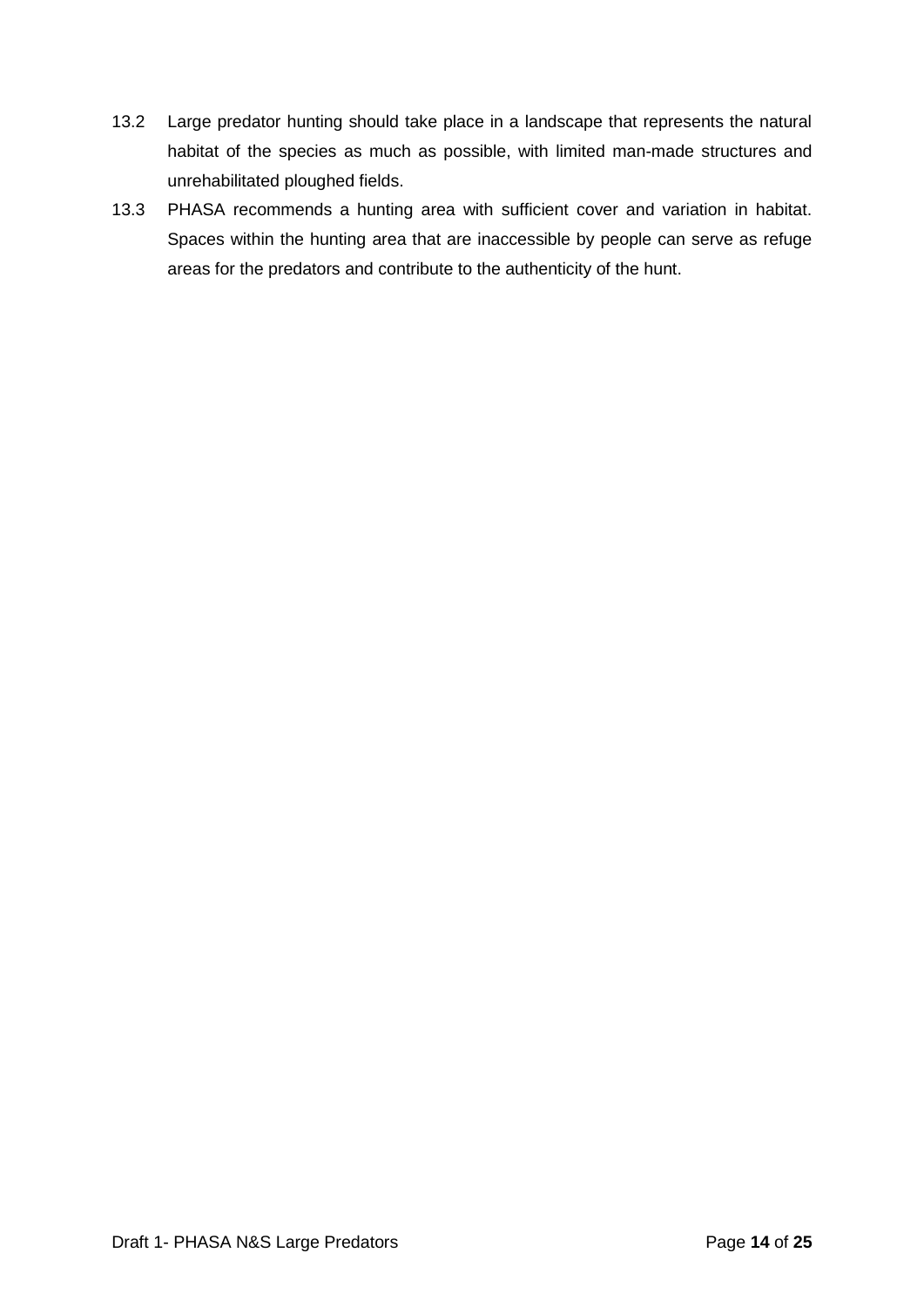### <span id="page-15-0"></span>**SECTION C – CONTRIBUTION TO CONSERVATION**

### <span id="page-15-1"></span>**14. MINIMUM REQUIREMENTS FOR CONTRIBUTION TO CONSERVATION**

- 14.1 Through these Norms and Standards, PHASA sets out a minimum contribution to a registered, PHASA recognized project relating to the conservation of the species as a compulsory requirement. This contribution may be conservation, economic, ecological, livelihood, or likewise orientated. Proper proof of the contribution must be submitted to the relevant PHASA working group before certification thereof can be provided. Not all donations/gifts/grants/contributions warrant conservation contribution certification.
	- 14.1.1 A species-specific conservation levy will apply to all large predators hunted within South Africa. - Appendix
	- 14.1.2 This levy will be re-assed annually.
	- 14.1.3 The PHASA Foundation will administer the conservation levy and provide the framework and credibility for receiving, monitoring, and distributing the conservation levy.
	- 14.1.4 Alternate specific, recognised and registered conservation fund or project contributions of a suitable nature may, upon presentation of proof and with the approval of the PHASA Foundation, be made in lieu of or in conjunction with the required levy.
	- 14.1.5 The PHASA Foundation will issue official certification of the conservation levy or approved contribution made.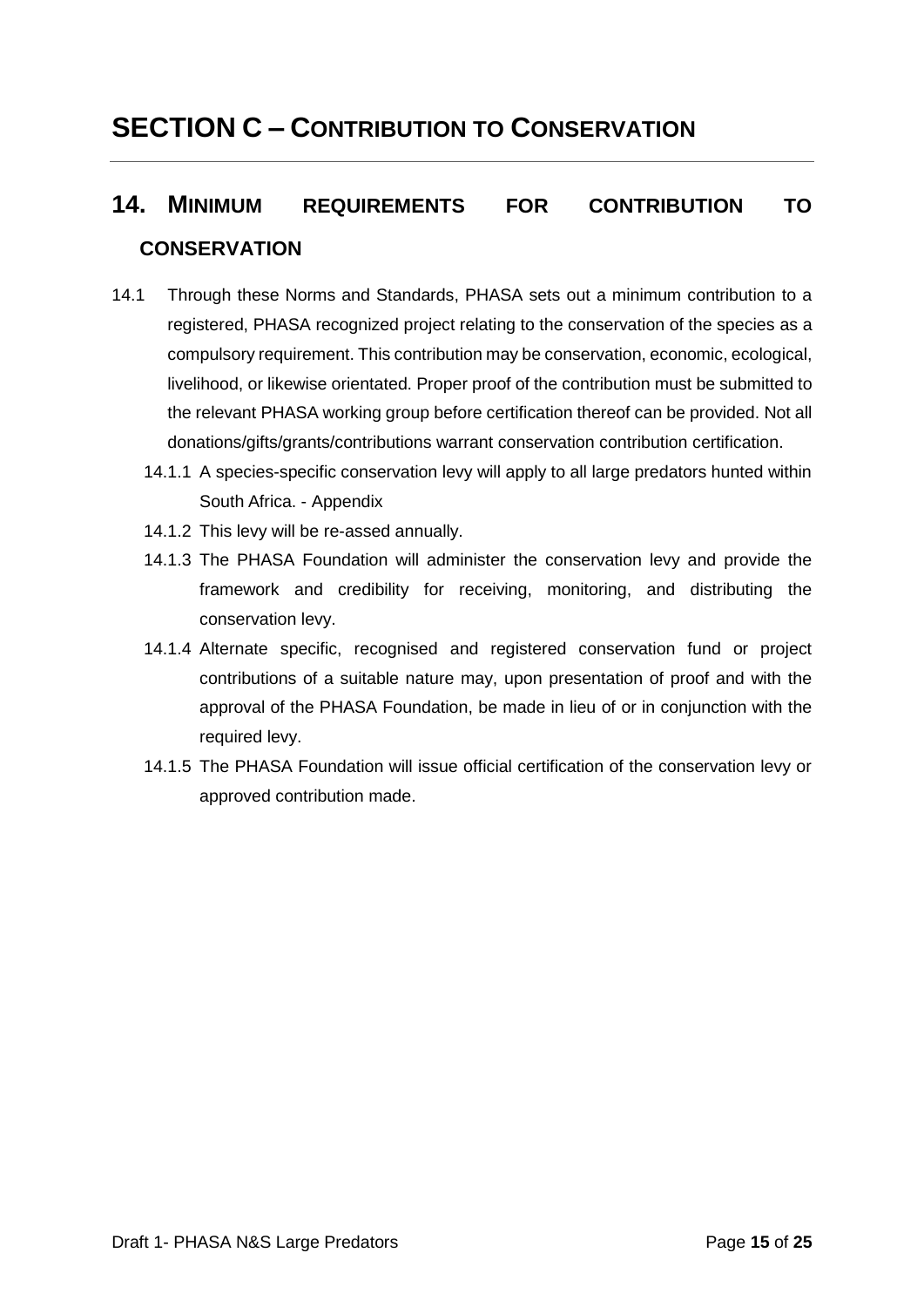# <span id="page-16-0"></span>**SECTION D - SPECIES SPECIFIC NORMS AND STANDARDS**

#### <span id="page-16-1"></span>**15. LION**

#### <span id="page-16-2"></span>**15.1 ORIGIN OF LIONS**

- 15.1.1 PHASA Norms and Standards apply to hunting only. However, the origin of the animal cannot be ignored. These Norms and Standards must work in conjunction with national legislation and species-specific industry determined South African Norms and Standards for large predators. It is essential that there is co-operation between all stakeholders for effective implementation.
- 15.1.2 The Biodiversity Management Plan for the African Lion (*Panthera leo*) in South Africa (BMP) developed in 2015 divided the lion population in South Africa into three categories: "Wild", "Managed-wild" and "Captive-bred".
- 15.1.3 PHASA, in principle, supports the legal and respectable hunting of free-roaming lions. No lion will be hunted in a controlled environment.

#### <span id="page-16-3"></span>**15.2 AFRICAN LION – WILD AND MANAGED-WILD**

- 15.2.1 The prescribed hunting regulations for lions that are "Wild" or "Managed-wild" vary in criteria, depending on the custodian and the authority. Permit systems and criteria are different for wild, managed-wild, captive bred and ranch lions.
- 15.2.2 The National norms and standards of the hunting method for lion is the same for all categories with the following exception: wild and managed-wild lions may be hunted over bait in areas larger than 15000 hectares.
- 15.2.3 Wild and managed-wild lion should be hunted in accordance with the strategy of the Lion Biodiversity Management plan. In principle PHASA supports the hunting of wild and managed wild lion.
- 15.2.4 No female animal that is in any stage of breeding or lactation may be hunted.
- 15.2.5 Any wild and managed-wild lions moved or relocated must be microchipped and recorded on the D.N.A. database and prior documentation to prove hereditary or origin must be submitted.
- 15.2.6 Translocated animals should be released for a minimum period of thirty days.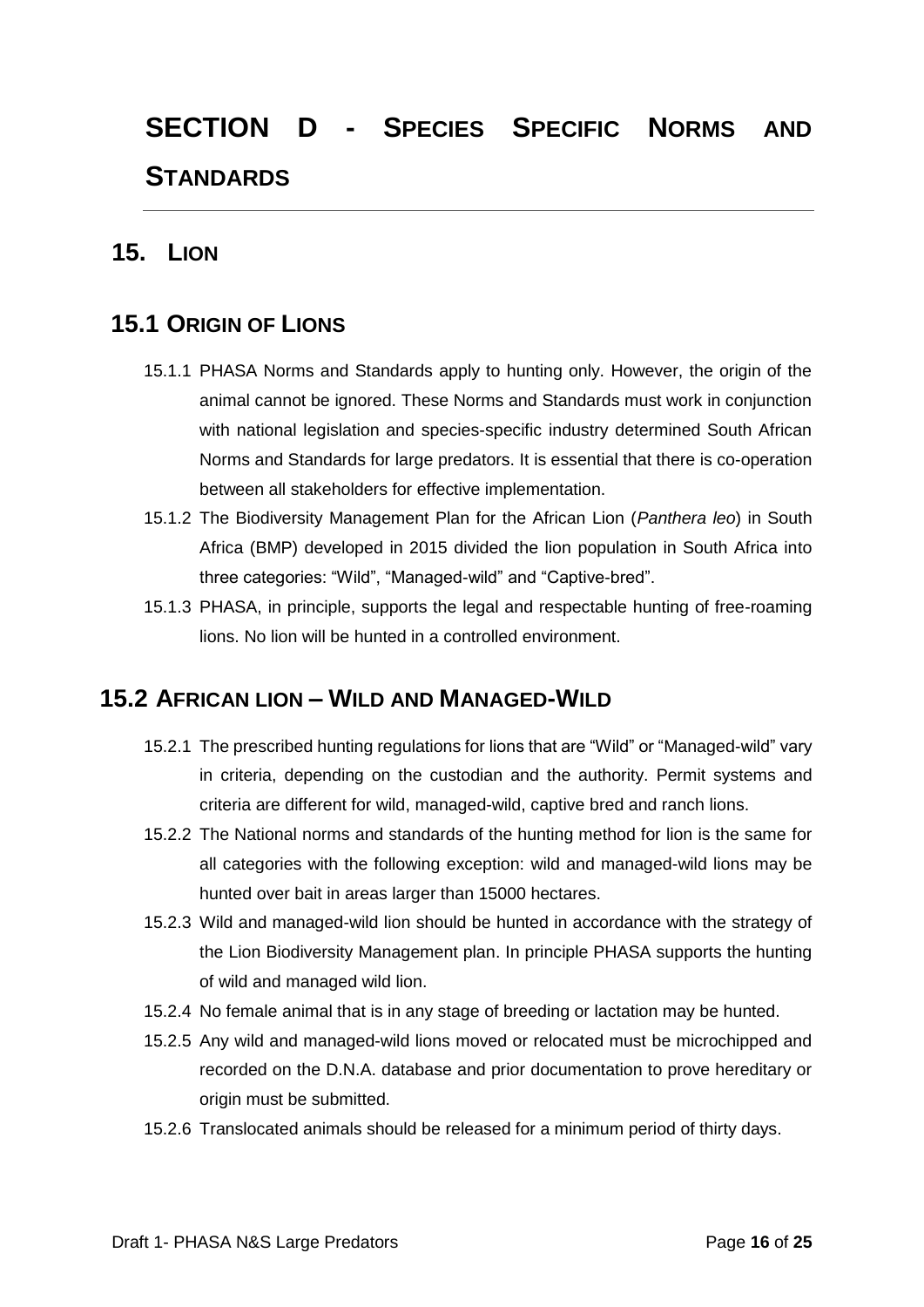- 15.2.7 Free-roaming and nomadic predators should be hunted within the natural habitat and not lured into man-made environments or unnatural wide, open areas.
- 15.2.8 The hunting of wild lions for trophy hunting is considered an important management tool for conserving wild habitats by providing financial resources for lion conservation for both governments and local communities (IUCN Red List, 2014).

#### <span id="page-17-0"></span>**15.3 AFRICAN LION – RANCH**

- 15.3.1 PHASA advocates a separate category for "ranch lions" with the goal of improving the conservation status of lions within the broader conservation context.
- 15.3.2 Ranched lions may originate from controlled environments where minimal human interaction occurs.
- 15.3.3 The underlying principle in the hunting of South African Ranch Lions is that only ranch lions that are raised and kept under conditions deliberately aimed at preventing human imprinting may be hunted.
- 15.3.4 Species specific industry determined Norms and Standards for large predators must be adhered to.
- 15.3.5 Ranch lions may be hunted at facilities that are accredited as Ranch Lion hunting facilities.
- 15.3.6 Only hunting ranches, with registered exemption, that comply with the minimum legal requirements, will be considered for lion hunting accreditation.
- 15.3.7 The size of the area should be a minimum of 1 000 hectares.
- 15.3.8 Lions to be hunted must be genetically sound and healthy individuals.
- 15.3.9 Hunting of ranch lions should contribute to the enhancement of the species. Suitable and acceptable proof of this contribution should be provided for issuing of proof of a conservation contribution.
- 15.3.10 Ranch lions may only be hunted by means of "Walk and stalk". No bait hunting is allowed for the hunting of ranch lions.
- 15.3.11 The hunting of both male and female ranch lions is acceptable, but no female that is in any stage of gestation or lactation is to be hunted.
- 15.3.12 Any lions moved or relocated must be microchipped and recorded. D.N.A samples of animals must be obtained and should be preserved in secure environments. D.N.A records are for the identification of the animal. The origin of the animals should be indicated by means of a register or any other appropriate and approved means.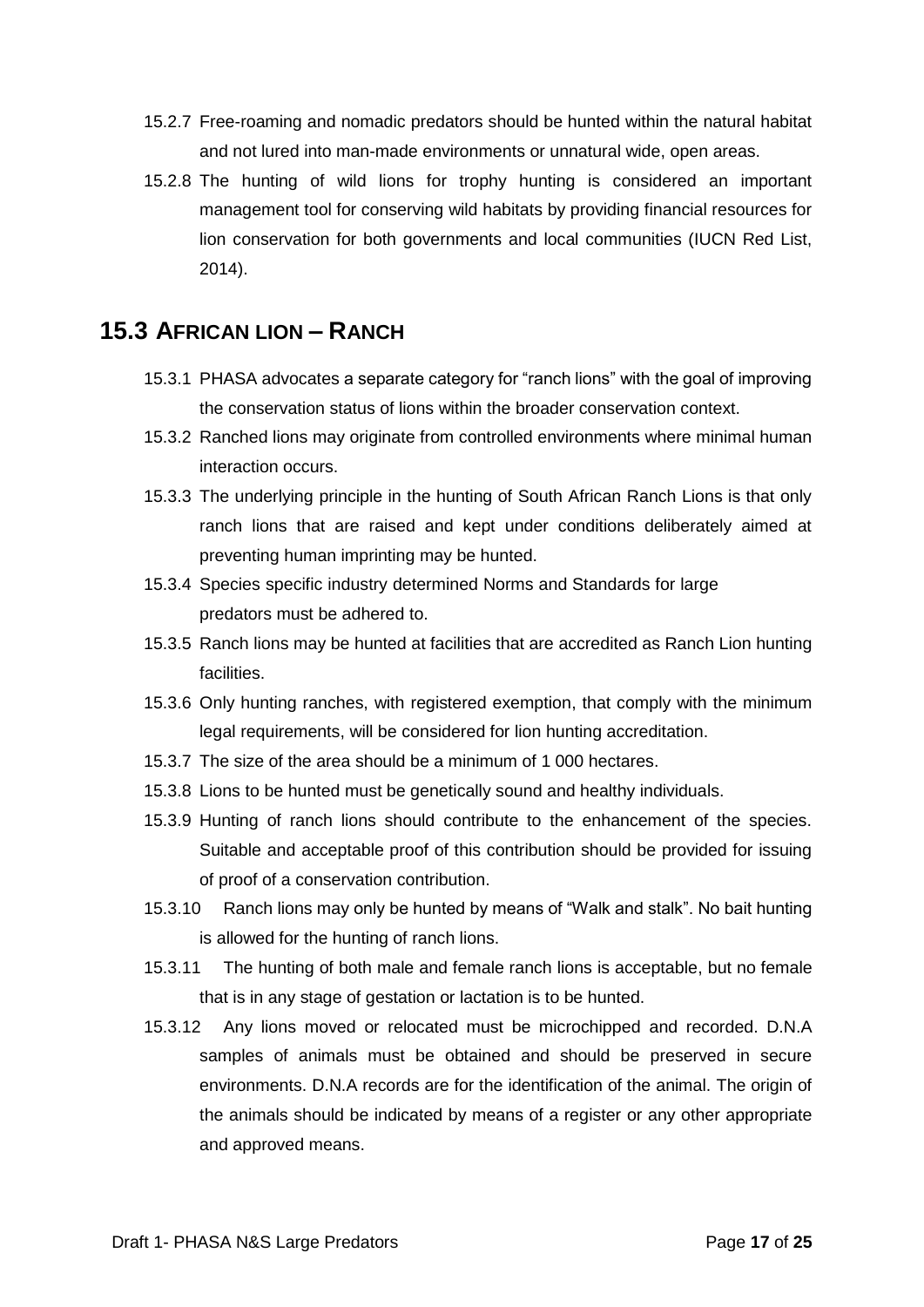- 15.3.13 All ranch lions should be registered and identifiable with an invisible marker or identification on a database, for a period of at least two years prior to being hunted.
- 15.3.14 All ranch lions should be DNA sampled, analysed, and registered by the age of one year.
- 15.3.15 All hunting clients must sign a document indicating that they are aware that they are hunting a ranch lion.
- 15.3.16 A period of at least 7 days should be allocated for a ranch lion hunt.
- 15.3.17 The professional hunter must be a member in good standing of PHASA.
- 15.3.18 The hunting outfitter must be a member in good standing of PHASA**.**
- 15.3.19 The hunting facilities must be accredited by the Professional Hunters Association of South Africa.
- 15.3.20 It is recommended that no lion is to be released for hunting purposes in isolation. At any given time, preferably at least two individuals, as well as a minimum variety of five acceptable prey species, should be present within the hunting area.
- 15.3.21 Translocated animals should be released for a minimum period of thirty days.
- 15.3.22 All the requirements as stipulated in this document should be met, unless otherwise specified and verified by a duly noted Council decision.

#### <span id="page-18-0"></span>**15.4 AFRICAN LION –CAPTIVE BRED - WORKING LIONS**

- 15.4.1 No working lions that are captive-bred for the purpose of human interaction will be hunted.
- 15.4.2 "Canned" lion hunting is an illegal practice and punishable by law.

#### <span id="page-18-1"></span>**15.5 LION CONSERVATION CONTRIBUTION**

- 15.5.1 A conservation levy applies to all lions hunted within South Africa.
- 15.5.2 The hunting client, as well as the Professional hunter, should indicate a contribution to lion conservation.
- 15.5.3 A minimum conservation contribution per lion hunt will be determined annually (Appendix D). If this amount is less than 10% of the value of the lion hunt fee, then the contribution should be equal to the 10%. For endorsement this contribution should be made before, during the hunting period, or within one week after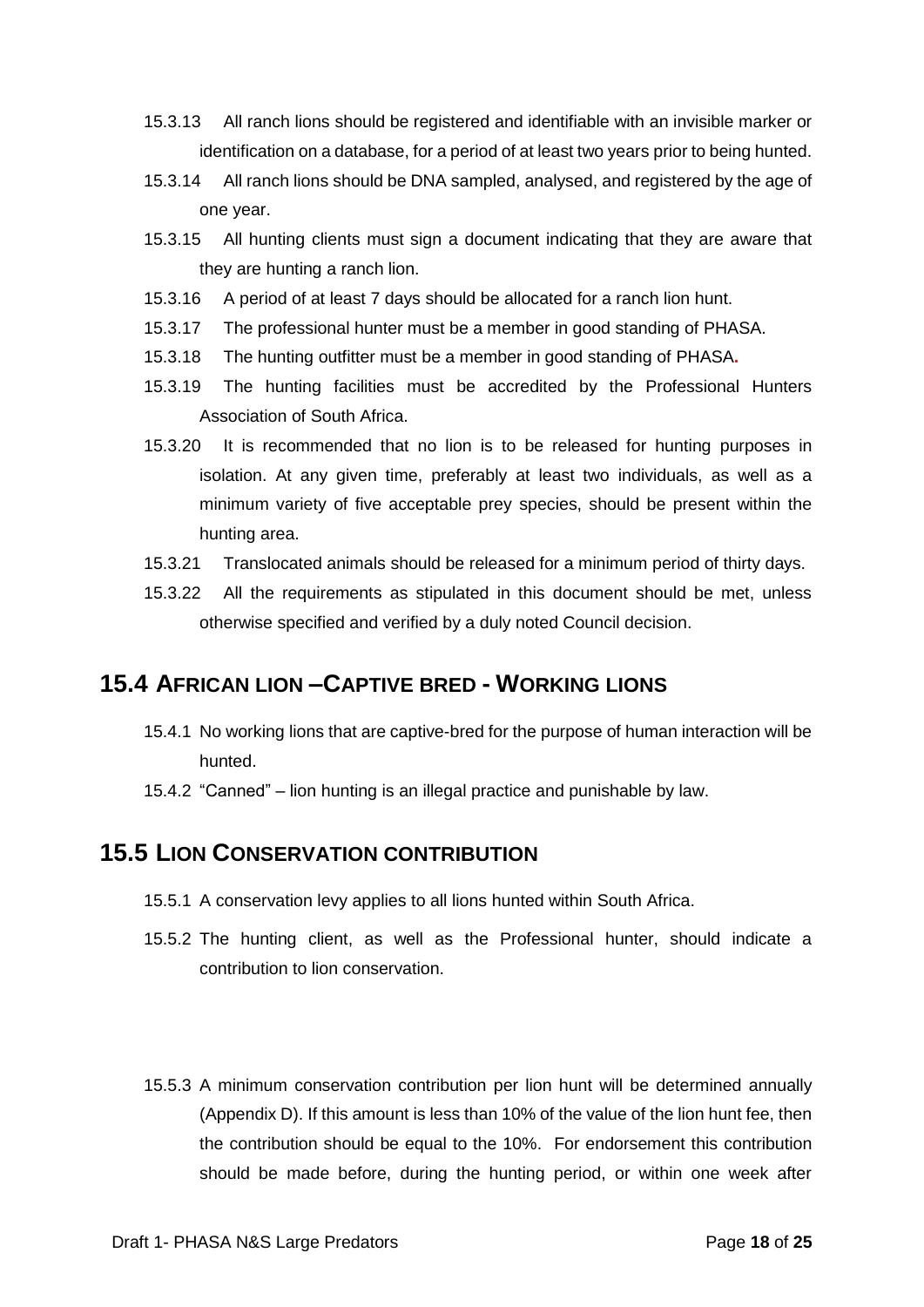completion of the hunt. PHASA recommends a voluntary contribution for every lion hunt.

- 15.5.4 100% of the lion conservation levy contribution must fund lion species conservation projects. Other species Appendix D.
- 15.5.5 Proof of this contribution will support the application to export the trophy.
- 15.5.6 The Lion Conservation Levy aligns with the requirements of international trade partners towards species enhancement requirements.

#### <span id="page-19-0"></span>**15.6 SCORING CRITERIA**

15.6.1 All lion hunts requiring an endorsement will be scored according to the PHASA scoring sheet (Appendix C) to assess the conservation contribution.

#### <span id="page-19-1"></span>**16. LEOPARD**

Guided as per Government Gazette No. 40601, 8 February 2017. To be compiled.

#### <span id="page-19-2"></span>**17. HYENAS**

To be compiled.

#### <span id="page-19-3"></span>**18. CHEETAH**

To be compiled.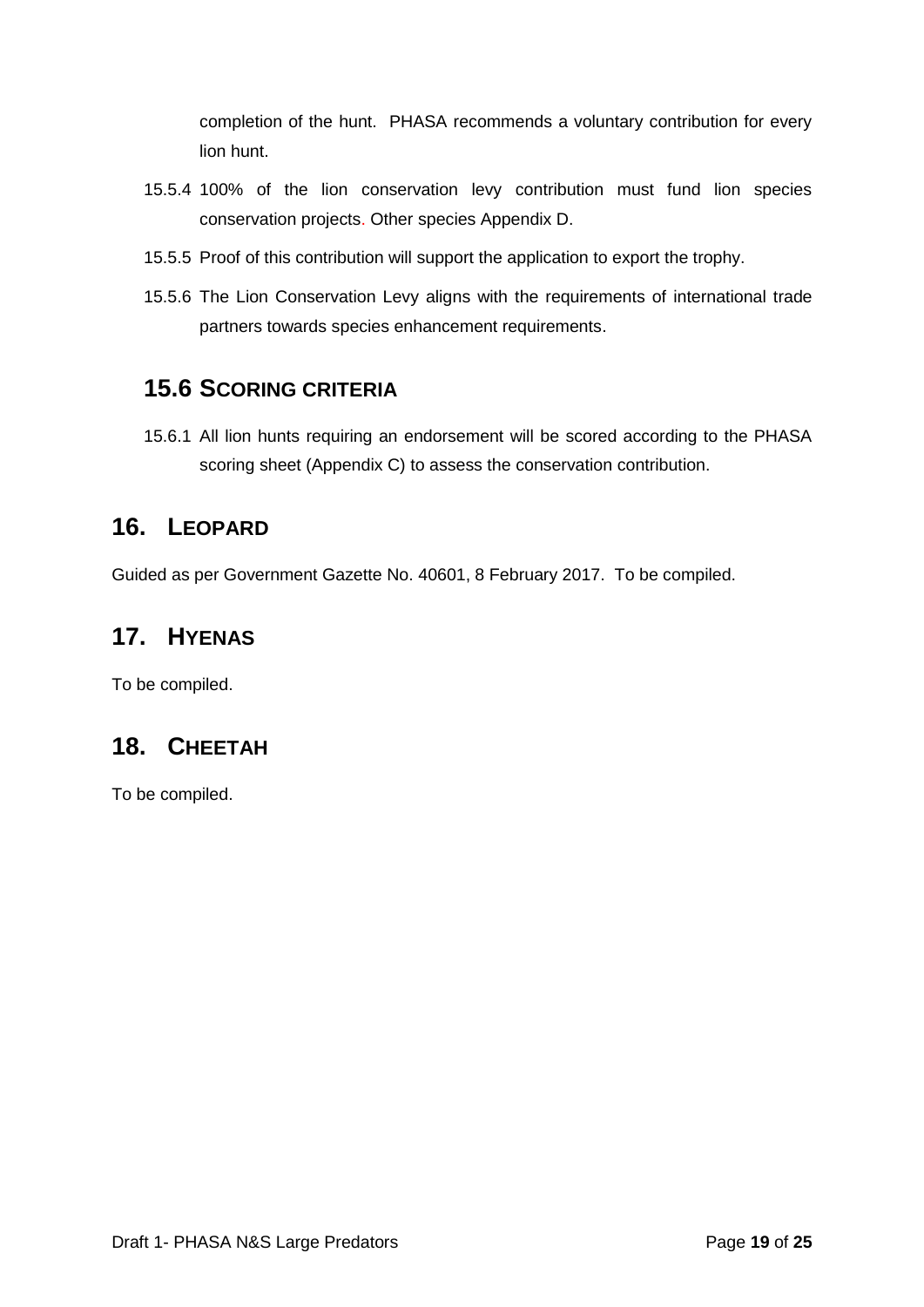## <span id="page-20-0"></span>**SECTION E - BIBLIOGRAPHY**

- National Environmental Management: Biodiversity Act 2004 (Act No. 10 of 2004); Norms and Standards for Hunting Methods in South Africa; No 456 of 2011 (Published in Government Gazette No. 34326, of 27 May 2011)
- National Environmental Management: Biodiversity Act 2004 (Act No. 10 of 2004)
- National Environmental Management: Biodiversity Act 2004 (Act No. 10 of 2004); Threatened and Protected Species Regulations 2007 (Published in Government Gazette No. 29657, Government Notice No. R 152 of 23 February 2007)
- National Environmental Management: Biodiversity Act 2004 (Act No. 10 of 2004); Threatened and Protected Species Regulations 2007 Amended (Published in Government Gazette No. 30703, Government Notice No. R 69 of 28 January 2008).
- National Environmental Management: Biodiversity Act 2004 (Act No. 10 of 2004); Threatened and Protected Species Regulations 2015 (Notice 255 of 2015)
- National Environmental Management: Biodiversity Act 2004 (Act No. 10 of 2004); Nondetriment Findings; No 19 of 2018
- National Environmental Management: Biodiversity Act 2004 (Act No. 10 of 2004); Norms and Standards for Hunting Methods in South Africa; No 456 of 2011 (Published in Government Gazette No. 34326, of 27 May 2011)
- National Environmental Management: Biodiversity Act 2004 (Act No. 10 of 2004); Biodiversity Management Plan for the African Lion (*Panthera leo*); No 1190 of 2015 (Published in Government Gazette No. 39468, of 2nd December 2015)
- National Environmental Management: Biodiversity Act 2004 (Act No. 10 of 2004); Draft Norms and Standards for the management and Monitoring of the Hunting of Leopard in South Africa for Trophy Hunting Purposes; No 75 of 2017 (Published in Government Gazette No. 40601, of  $8<sup>th</sup>$  February 2017)
- Norms and Standards for the Hunting of Captive Lions in South Africa; SAPA, 2017. [https://www.sapredators.co.za/images/photos/SAPA-Final-Norms-and-Standards-For-](https://www.sapredators.co.za/images/photos/SAPA-Final-Norms-and-Standards-For-Hunting-Oct2017.pdf)[Hunting-Oct2017.pdf](https://www.sapredators.co.za/images/photos/SAPA-Final-Norms-and-Standards-For-Hunting-Oct2017.pdf)
- Norms and Standards for the Management (Welfare, Breeding and Keeping) of Captive<br>Lions in South Africa Ranch and Working Lions; SAPA, 2017. Lions in South Africa - Ranch and Working Lions; SAPA, 2017. [https://www.sapredators.co.za/images/photos/SAPA-Final-NS-for-BREEDING-and-](https://www.sapredators.co.za/images/photos/SAPA-Final-NS-for-BREEDING-and-KEEPING-Ranch-and-Working-lions-Okt2017.pdf)[KEEPING-Ranch-and-Working-lions-Okt2017.pdf](https://www.sapredators.co.za/images/photos/SAPA-Final-NS-for-BREEDING-and-KEEPING-Ranch-and-Working-lions-Okt2017.pdf)
- SA Predator Breeders Association v Minister of Environmental Affairs (72/10) [2010] ZASCA 151 (29 November 2010)
- Wildlife Management Professional Hunting Administrative and Operational Policy (Adopted by IPPHC (Interprovincial Professional Hunting Committee) at Cape Vidal on 10 Sept 2003)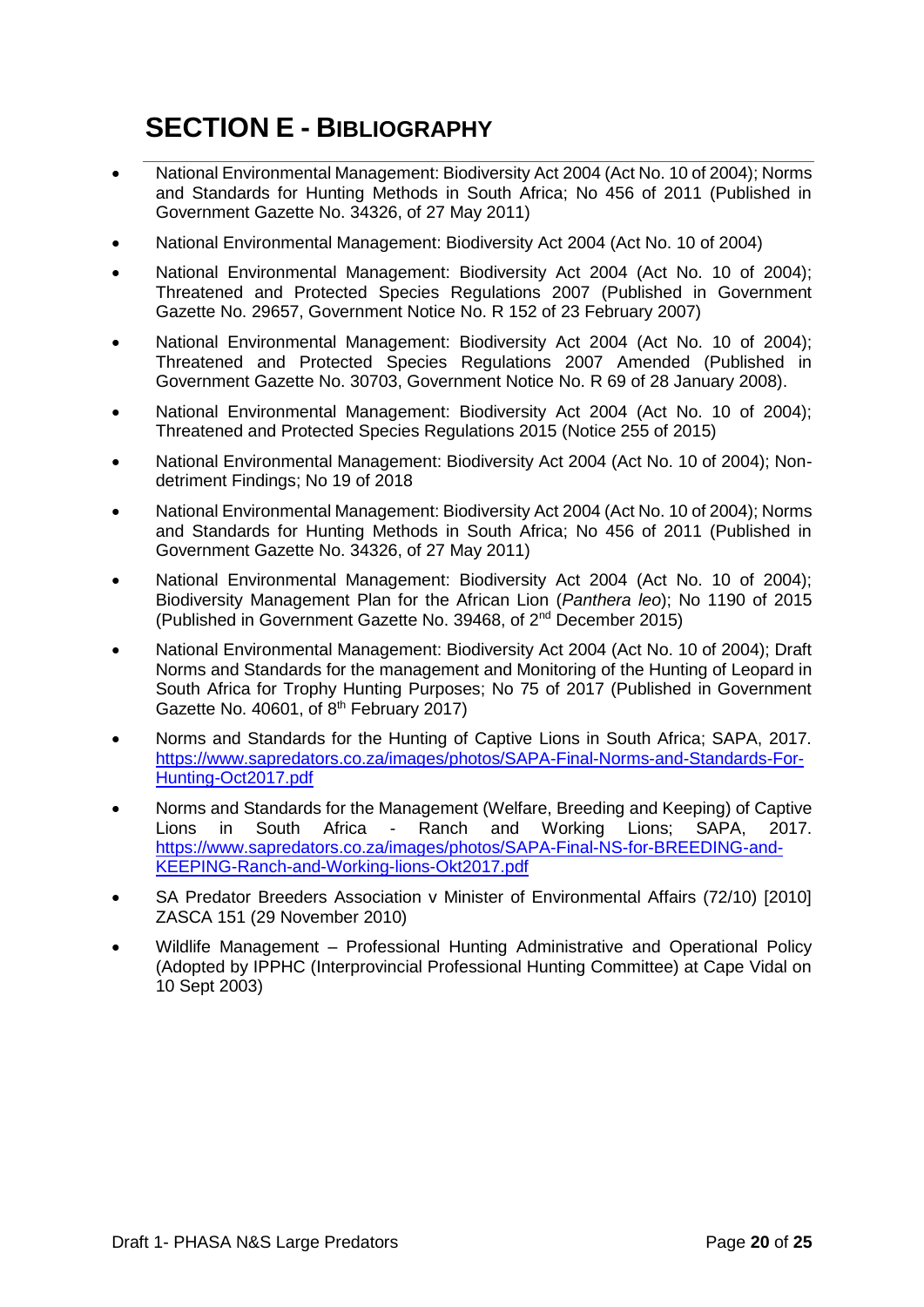## <span id="page-21-0"></span>**SECTION F - APPENDICES**

#### <span id="page-21-1"></span>**19. APPENDIX: PHASA FOUNDATION.**

The PHASA Foundation promotes and supports conservation and research projects and the empowerment of individuals and communities, primarily through direct funding and through training and skills development programs.

The PHASA Foundation supports Research, Conservation, and Livelihood projects throughout South Africa.

The Foundation is a registered, non-profit company (NPC # 2003/000015/08 & PBO # 930035681) and is governed by a Memorandum of Incorporation. The Foundation is administered by a Board of Directors and is subject to an annual audit. The Foundation is income tax-exempt and issues a Section 18(a) certificates in respect of donations received. [\(https://www.phasafoundation.co.za/history-of-the-phasa-conservation-fund/\)](https://www.phasafoundation.co.za/history-of-the-phasa-conservation-fund/).

The Lion Conservation levy funds will develop various projects, which can include: Species conservation projects; National and International Species relocation and reintroduction; Economic and Social empowerment; Mentorship, training, and enterprise development; Social and livelihood support. Social and upliftment projects preferably focus on communities that are directly adjacent to lion hunting areas. All projects focus on the development and growth of the Biodiversity green economy.

Conservation objectives aim at identifying opportunities for increased wildlife habitat and possible implementation strategies for lion and other species conservation. Furthermore, lion research and conservation projects will support the implementation of the goals of the Biodiversity Management Plans for the African lion (B.M.P.). PHASA makes a concerted contribution in achieving the tasks as outlined in the B.M.P. whereby PHASA assists in establishing a well-managed ranched lion population that improves the conservation status of lions within a broader species conservation context.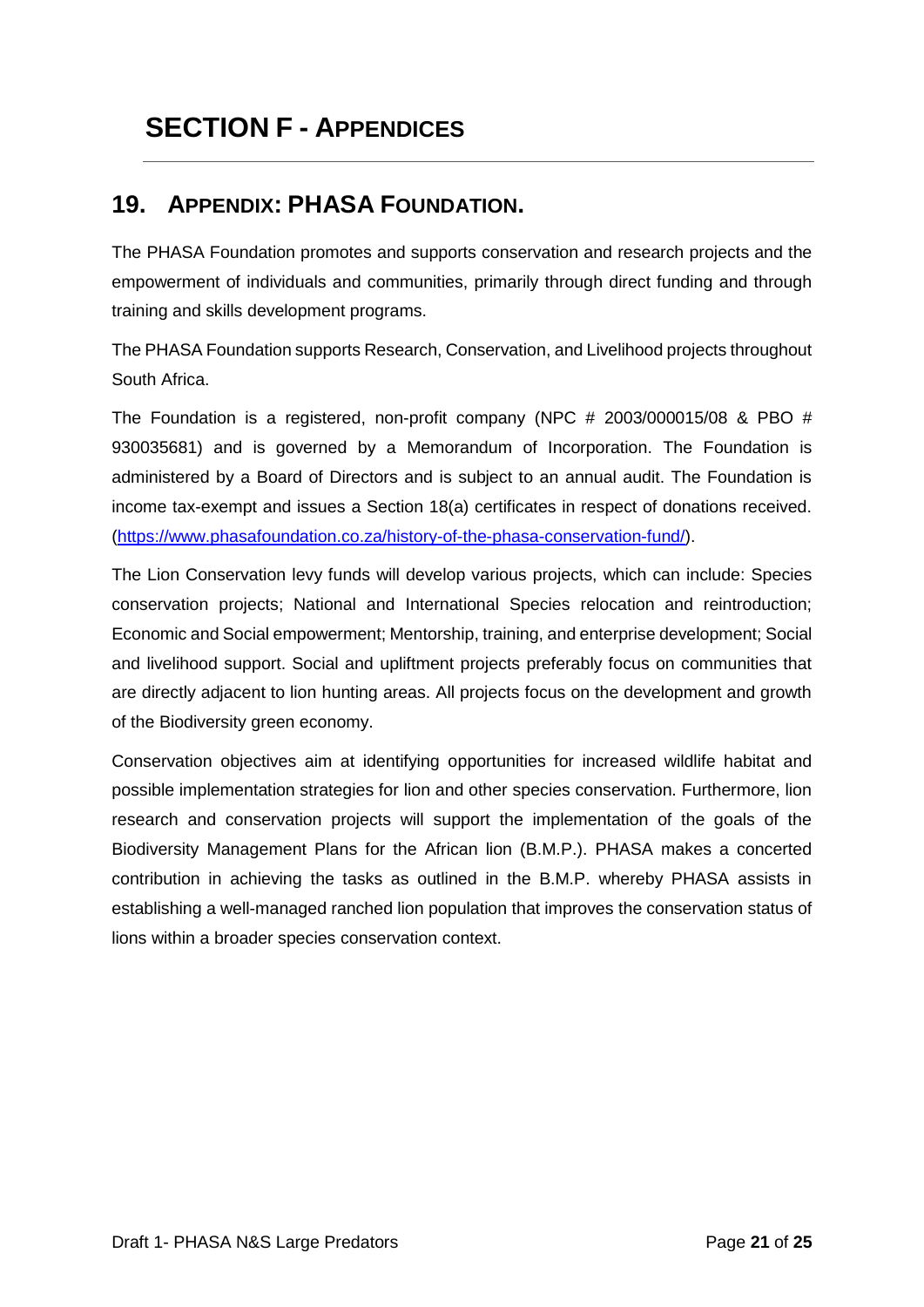## <span id="page-22-0"></span>**20. APPENDIX: APPLICATION FOR SUPPORT TO IMPORTATION OF LION TROPHIES**

This document needs revision after the N&S document

### <span id="page-22-1"></span>**21. APPENDIX: SCORING SHEET**

This document needs revision after the N&S document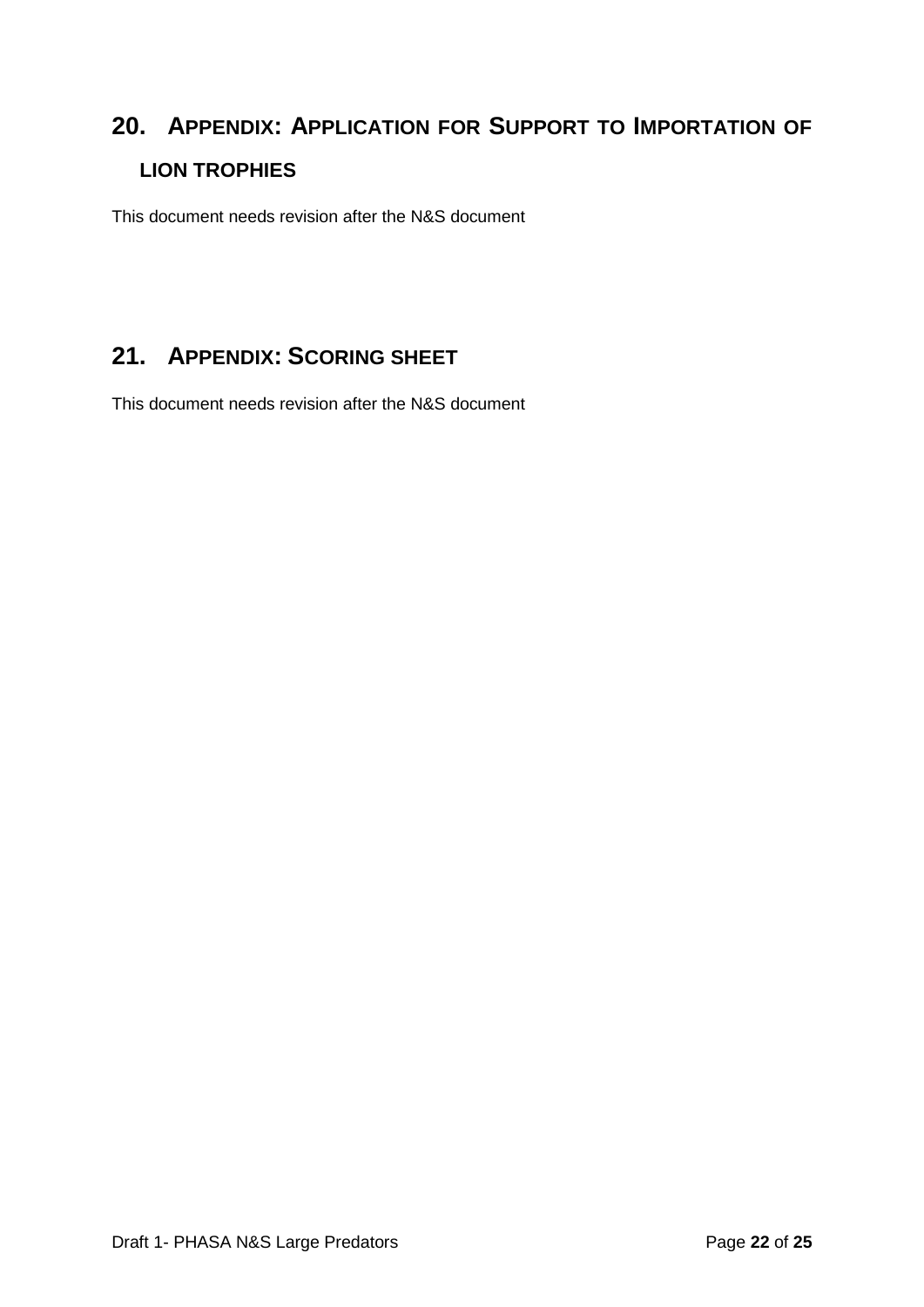#### <span id="page-23-0"></span>**22. APPENDIX: SUMMARY OF HUNTING METHODS**

| <b>Species</b>                                                         | <b>African</b><br><b>Wild</b> | <b>Spotted</b><br>Hyena | <b>Brown</b><br>Hyena | <b>Cheetah</b> | Leopard   | *Wild<br>Lion | $\overline{\text{}}$ Ranch<br>Lion |  |
|------------------------------------------------------------------------|-------------------------------|-------------------------|-----------------------|----------------|-----------|---------------|------------------------------------|--|
|                                                                        | dog                           |                         |                       |                |           |               |                                    |  |
| Special Restrictions - large predators 2007                            |                               |                         |                       |                |           |               |                                    |  |
| Adjacent<br>to<br>holding<br>captive<br>facilities                     | <b>No</b>                     | <b>No</b>               | <b>No</b>             | <b>No</b>      | <b>No</b> | <b>No</b>     | <b>No</b>                          |  |
| Controlled<br>environment                                              | <b>No</b>                     | <b>No</b>               | <b>No</b>             | <b>No</b>      | <b>No</b> | <b>No</b>     | <b>No</b>                          |  |
| Permitted<br>$\overline{\phantom{0}}$<br><b>TOPS 2007</b>              | Yes                           | Yes                     | Yes                   | Yes            | Yes       | <b>No</b>     | <b>No</b>                          |  |
| period<br>Release<br>for captive-bred<br>$-24$ months                  | Yes                           | Yes                     | Yes                   | Yes            | Yes       | N/A           | Provincial<br>regulations          |  |
| Tranquilizer<br>or<br>immobilizer                                      | <b>No</b>                     | <b>No</b>               | <b>No</b>             | <b>No</b>      | <b>No</b> | <b>No</b>     | <b>No</b>                          |  |
| Use<br>of<br>gin<br>(leghold)<br>trap,<br>poison,<br>snares,<br>spears | <b>No</b>                     | <b>No</b>               | <b>No</b>             | <b>No</b>      | <b>No</b> | <b>No</b>     | <b>No</b>                          |  |
|                                                                        |                               |                         | <b>Hunting method</b> |                |           |               |                                    |  |
| Against fence                                                          | <b>No</b>                     | <b>No</b>               | <b>No</b>             | <b>No</b>      | <b>No</b> | <b>No</b>     | <b>No</b>                          |  |
| Aircraft                                                               | <b>No</b>                     | <b>No</b>               | <b>No</b>             | <b>No</b>      | <b>No</b> | <b>No</b>     | <b>No</b>                          |  |
| Bow hunting                                                            | <b>No</b>                     | <b>No</b>               | <b>No</b>             | <b>No</b>      | <b>No</b> | <b>No</b>     | <b>No</b>                          |  |
| Darting                                                                | <b>No</b>                     | <b>No</b>               | <b>No</b>             | <b>No</b>      | <b>No</b> | <b>No</b>     | <b>No</b>                          |  |
| Dead bait                                                              | <b>No</b>                     | Yes                     | Yes                   | <b>No</b>      | Yes       | <b>No</b>     | <b>No</b>                          |  |
| Dogs - flushing,<br>pointing,<br>retrieving                            | <b>No</b>                     | Yes                     | Yes                   | <b>No</b>      | Yes       | Yes           | <b>No</b>                          |  |
| Luring - sounds,<br>smells, or other<br>induced<br>luring<br>methods   | <b>No</b>                     | <b>No</b>               | <b>No</b>             | <b>No</b>      | <b>No</b> | <b>No</b>     | <b>No</b>                          |  |
| Minimum calibre                                                        | $\overline{Yes}$              | Yes                     | Yes                   | Yes            | Yes       | Yes           | Yes                                |  |
| Use of Spotlights                                                      | <b>No</b>                     | Yes                     | Yes                   | <b>No</b>      | Yes       | <b>No</b>     | <b>No</b>                          |  |
| Vehicles                                                               | No                            | <b>No</b>               | No                    | No             | <b>No</b> | No            | <b>No</b>                          |  |

*Table 1: The hunting methods for listed large predators per species - TOPS 2007 regulations*

**\***Lions were subsequently removed from the category 'Listed Large Predator'.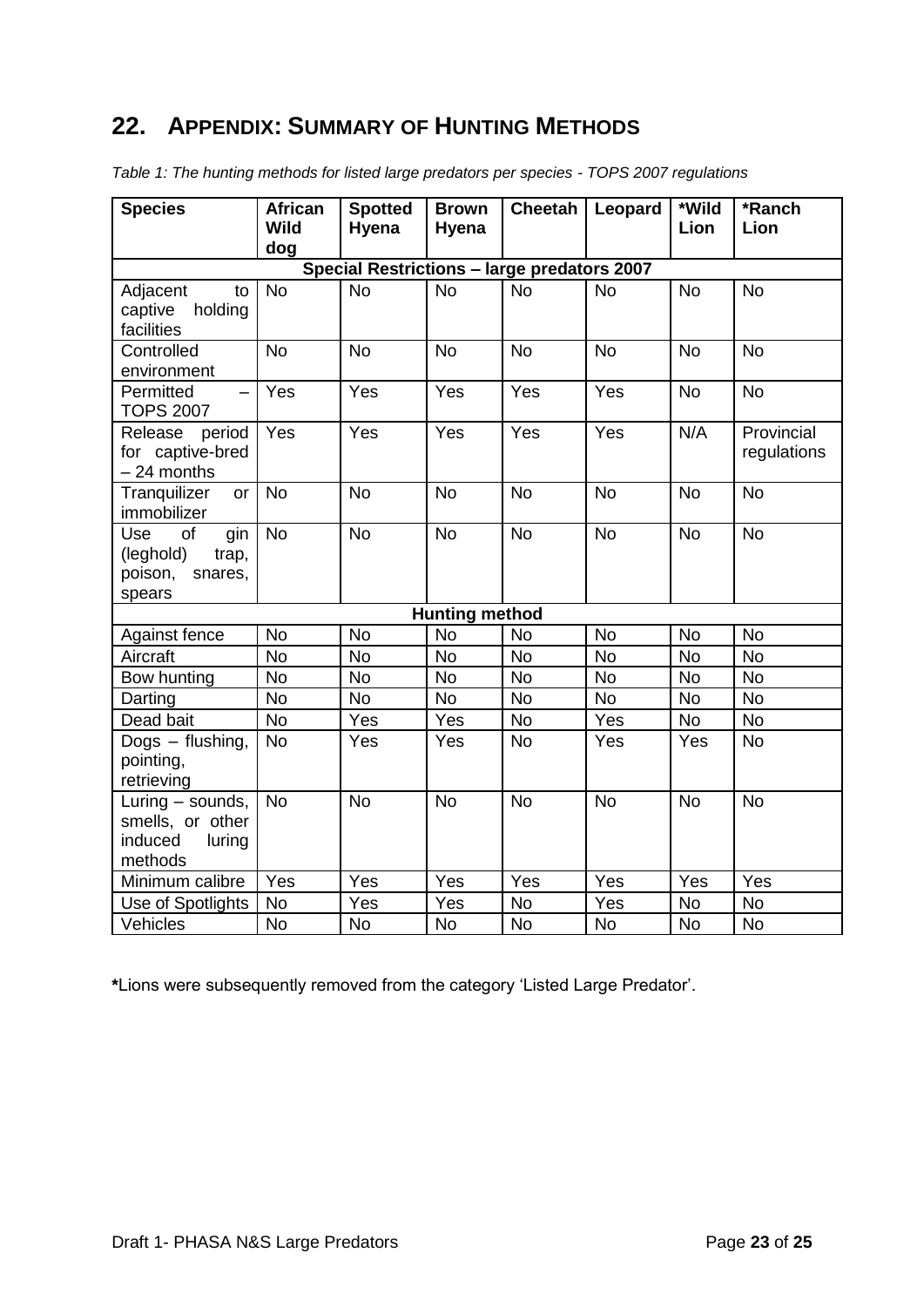*Table 2: PHASA acceptable hunting practices per species* 

| <b>Species</b>                    | <b>African</b><br><b>Wild</b> | <b>Spotted</b><br>Hyena | <b>Brown</b><br>Hyena | <b>Cheetah</b> | Leopard          | <b>Wild</b><br>Lion | Ranch<br>Lion  |
|-----------------------------------|-------------------------------|-------------------------|-----------------------|----------------|------------------|---------------------|----------------|
|                                   | dog                           |                         |                       |                |                  |                     |                |
| Adjacent<br>to                    | <b>No</b>                     | <b>No</b>               | <b>No</b>             | <b>No</b>      | <b>No</b>        | <b>No</b>           | No/Yes         |
| captive holding<br>facilities     |                               |                         |                       |                |                  |                     |                |
| Controlled                        | <b>No</b>                     | <b>No</b>               | <b>No</b>             | <b>No</b>      | <b>No</b>        | <b>No</b>           | <b>No</b>      |
| environment                       |                               |                         |                       |                |                  |                     |                |
| Hunting<br>area                   |                               |                         |                       |                |                  |                     | 1000 ha        |
| <b>Size</b>                       |                               |                         |                       |                |                  |                     | or more        |
| Permitted -                       | Yes/No                        | Yes                     | Yes                   | Yes/No         | Yes              | Yes                 | Yes            |
| <b>Provincial Leg</b>             |                               |                         |                       |                |                  |                     |                |
| Release period                    | Yes                           | Yes                     | Yes                   | Yes            | Yes              | Yes                 | No, 30         |
| for captive bred                  |                               |                         |                       |                |                  |                     | days           |
| - 24 months                       |                               |                         |                       |                |                  |                     |                |
| Tranquilizer<br>or<br>immobilizer | <b>No</b>                     | <b>No</b>               | <b>No</b>             | <b>No</b>      | <b>No</b>        | <b>No</b>           | <b>No</b>      |
| Use<br>of<br>gin                  | <b>No</b>                     | <b>No</b>               | <b>No</b>             | <b>No</b>      | <b>No</b>        | <b>No</b>           | <b>No</b>      |
| (leghold)<br>trap,                |                               |                         |                       |                |                  |                     |                |
| poison, snares,                   |                               |                         |                       |                |                  |                     |                |
| spears                            |                               |                         |                       |                |                  |                     |                |
| <b>Hunting method</b>             |                               |                         |                       |                |                  |                     |                |
| Against fence                     | <b>No</b>                     | <b>No</b>               | <b>No</b>             | <b>No</b>      | <b>No</b>        | <b>No</b>           | No             |
| *Aircraft                         | <b>No</b>                     | <b>No</b>               | <b>No</b>             | <b>No</b>      | <b>No</b>        | <b>No</b>           | <b>No</b>      |
| Bow hunting                       | Yes                           | Yes                     | Yes                   | Yes            | Yes              | Yes                 | Yes            |
| Camera<br>trapping before         | Yes                           | Yes                     | Yes                   | Yes            | Yes              | No/Yes              | <b>No</b>      |
| the hunt $-$ for                  |                               |                         |                       |                |                  |                     |                |
| assessment                        |                               |                         |                       |                |                  |                     |                |
| Caves                             | <b>No</b>                     | <b>No</b>               | <b>No</b>             | <b>No</b>      | No/Yes           | <b>No</b>           | <b>No</b>      |
| Dart Hunting                      | <b>No</b>                     | <b>No</b>               | <b>No</b>             | <b>No</b>      | <b>No</b>        | <b>No</b>           | <b>No</b>      |
| Dead bait                         | No                            | Yes                     | Yes                   | <b>No</b>      | Yes              | Yes                 | <b>No</b>      |
| Dens / burrows                    | No                            | No                      | No                    | <b>No</b>      | <b>No</b>        | <b>No</b>           | <b>No</b>      |
| Dogs $-$ tracing                  | Yes                           | Yes                     | Yes                   | Yes            | Yes              | Yes                 | Yes            |
| post-hunt                         |                               |                         |                       |                |                  |                     |                |
| Dogs - tracking                   | <b>No</b>                     | No                      | No                    | <b>No</b>      | Yes              | No                  | <b>No</b>      |
| pre-hunt                          |                               |                         |                       |                |                  |                     |                |
| In tress                          | <b>No</b>                     | <b>No</b>               | <b>No</b>             | <b>No</b>      | $\overline{Yes}$ | <b>No</b>           | <b>No</b>      |
| Luring                            | No                            | <b>No</b>               | <b>No</b>             | <b>No</b>      | No               | No                  | No             |
| sounds, smells,                   |                               |                         |                       |                |                  |                     |                |
| other<br>or                       |                               |                         |                       |                |                  |                     |                |
| induced<br>luring                 |                               |                         |                       |                |                  |                     |                |
| methods                           |                               | .30                     | .30                   | .30            | .30              | .30                 | .30            |
| Minimum<br>calibre                | .30                           |                         |                       |                |                  |                     |                |
| Radio collared                    | <b>No</b>                     | No                      | No                    | <b>No</b>      | <b>No</b>        | <b>No</b>           | <b>No</b>      |
| Use<br>of                         | No                            | Yes                     | Yes                   | No             | Yes              | No                  | No             |
| Spotlights                        |                               |                         |                       |                |                  |                     |                |
| *Vehicles                         | <b>No</b>                     | No                      | $\overline{N}$ o      | <b>No</b>      | No               | No                  | N <sub>o</sub> |